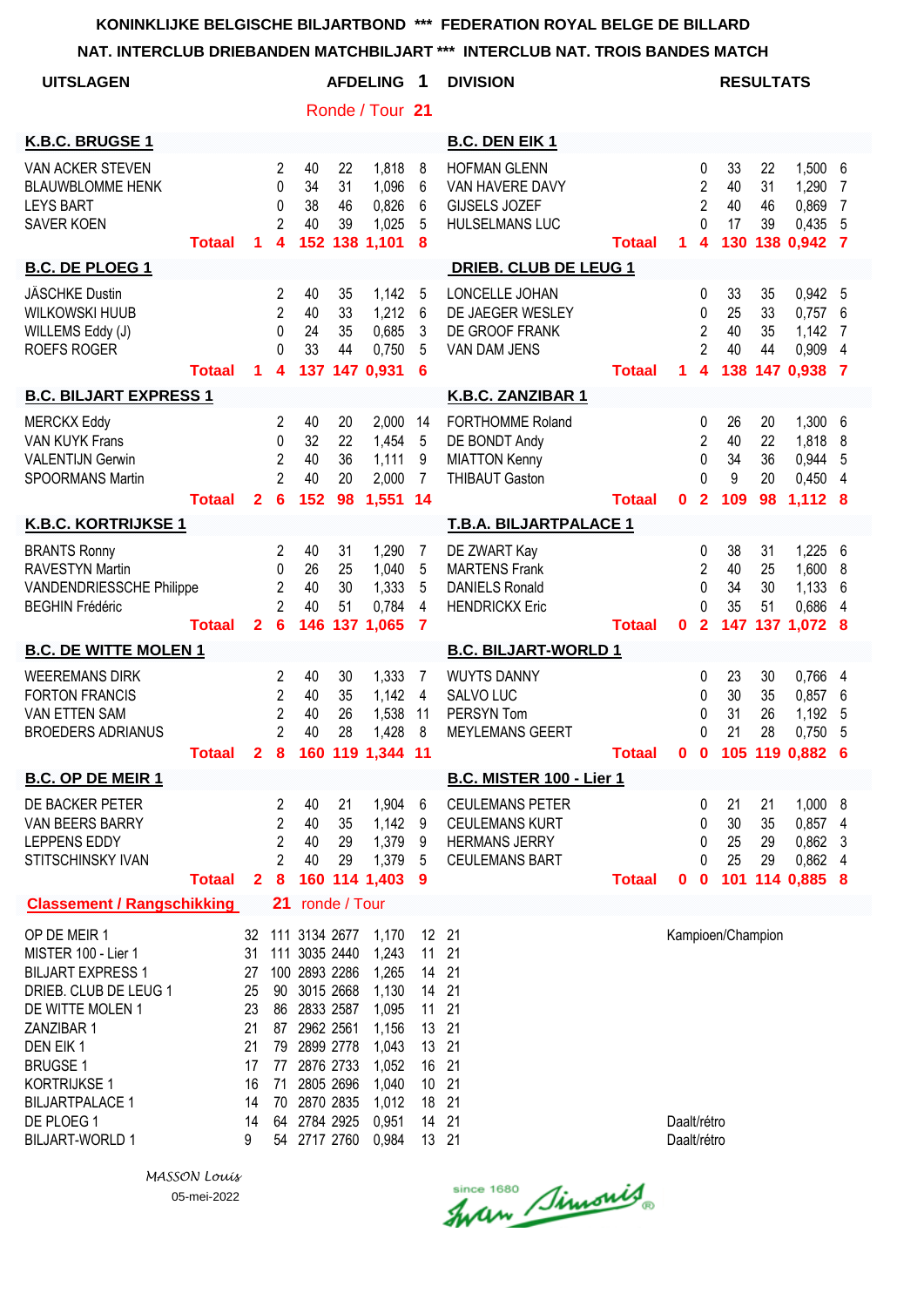| NAI. INTERULUB DRIEBANDEN MATUMBILJART                                                                                                                                                                                                              |                            |                                                                                  |                                                                                  |                                                                                                                                                                                           |                      |                                                                                                          |                                                                                 | "" INTERULUB NAT. TRUIS BANDES MATUH                                                             |                            |                            |                                                                       |                             |                      |                                                             |                               |
|-----------------------------------------------------------------------------------------------------------------------------------------------------------------------------------------------------------------------------------------------------|----------------------------|----------------------------------------------------------------------------------|----------------------------------------------------------------------------------|-------------------------------------------------------------------------------------------------------------------------------------------------------------------------------------------|----------------------|----------------------------------------------------------------------------------------------------------|---------------------------------------------------------------------------------|--------------------------------------------------------------------------------------------------|----------------------------|----------------------------|-----------------------------------------------------------------------|-----------------------------|----------------------|-------------------------------------------------------------|-------------------------------|
| <b>UITSLAGEN</b>                                                                                                                                                                                                                                    |                            |                                                                                  |                                                                                  |                                                                                                                                                                                           |                      |                                                                                                          |                                                                                 | AFDELING 2A DIVISION                                                                             |                            |                            |                                                                       |                             | <b>RESULTATS</b>     |                                                             |                               |
|                                                                                                                                                                                                                                                     |                            |                                                                                  |                                                                                  |                                                                                                                                                                                           |                      | Ronde / Tour 21                                                                                          |                                                                                 |                                                                                                  |                            |                            |                                                                       |                             |                      |                                                             |                               |
| <b>K.B.C. KORTRIJKSE 2</b>                                                                                                                                                                                                                          |                            |                                                                                  |                                                                                  |                                                                                                                                                                                           |                      |                                                                                                          |                                                                                 | <b>B.C. KASTEELDREEF 1</b>                                                                       |                            |                            |                                                                       |                             |                      |                                                             |                               |
| <b>MOSTREY PETER</b><br>DENNEULIN FRÉDÉRIC<br><b>BEKAERT BERNHARD</b><br><b>DESCHEPPER CARL</b>                                                                                                                                                     | <b>Totaal</b>              | 1                                                                                | $\bf{0}$<br>0<br>$\overline{2}$<br>$\overline{2}$<br>4                           | 23<br>20<br>30<br>30<br>103                                                                                                                                                               | 41<br>32<br>42<br>54 | 0,560<br>0,625<br>0,714<br>0,555<br>169 0,609                                                            | 3<br>3<br>6<br>4<br>6                                                           | <b>RODTS PIET</b><br><b>DEVLIEGER DAVID</b><br><b>ROELS ROGER</b><br><b>VANDAELE ALEX</b>        | <b>Totaal</b>              | 1.                         | 2<br>$\overline{2}$<br>$\mathbf{0}$<br>$\Omega$<br>4                  | 40<br>40<br>19<br>18<br>117 | 41<br>32<br>42<br>54 | 0,975<br>1,250<br>0,452<br>0,333<br>169 0,692               | -5<br>6<br>6<br>3<br>6        |
| K.B.C. EEKLOSE 1                                                                                                                                                                                                                                    |                            |                                                                                  |                                                                                  |                                                                                                                                                                                           |                      |                                                                                                          |                                                                                 | <b>B.C. OP DE MEIR 3</b>                                                                         |                            |                            |                                                                       |                             |                      |                                                             |                               |
| <b>STAELENS Freddy</b><br><b>MENHEER Leslie</b><br>DE MIL Christiaan<br><b>JANSSEN Willem</b>                                                                                                                                                       | <b>Totaal</b>              | 1                                                                                | $\overline{c}$<br>$\overline{2}$<br>$\mathbf{0}$<br>0<br>$\overline{\mathbf{4}}$ | 40<br>40<br>27<br>11<br>118                                                                                                                                                               | 43<br>58<br>31<br>31 | 0,930<br>0,689<br>0,870<br>0,354<br>163 0,723                                                            | 3<br>4<br>7<br>$\overline{2}$<br>$\overline{7}$                                 | <b>ARAS Noel</b><br><b>CORNIL Pascal</b><br><b>STUIVER Peter</b><br><b>AUGUSTINUS Paul</b>       | <b>Totaal</b>              | $\mathbf 1$                | 0<br>0<br>$\overline{2}$<br>$\overline{2}$<br>$\overline{\mathbf{4}}$ | 33<br>35<br>30<br>30        | 43<br>58<br>31<br>31 | $0,767$ 3<br>0,603<br>0,967<br>0,967<br>128 163 0,785 12    | 12<br>3<br>$\overline{4}$     |
| <b>DRIEB. CLUB DE LEUG 2</b>                                                                                                                                                                                                                        |                            |                                                                                  |                                                                                  |                                                                                                                                                                                           |                      |                                                                                                          |                                                                                 | <b>B.C. MISTER 100 - Lier 5</b>                                                                  |                            |                            |                                                                       |                             |                      |                                                             |                               |
| KLOMPENHOUWER THERESE<br><b>DURWAEL MIK</b><br><b>HENDERIX MICHAEL</b><br><b>TUERLINCKX BART</b>                                                                                                                                                    | <b>Totaal</b>              | $\mathbf{2}$                                                                     | $\overline{2}$<br>2<br>$\overline{c}$<br>0<br>6                                  | 40<br>40<br>30<br>29<br>139                                                                                                                                                               | 34<br>26<br>34<br>32 | 1,176<br>1,538<br>0,882<br>0,906<br>126 1,103                                                            | 6<br>6<br>3<br>4<br>6                                                           | <b>CEULEMANS KOEN</b><br>VAN DEN VONDER RONALD<br>VAN DEN WOUWER HUGO<br>VAN CAMP Freddy         | <b>Totaal</b>              | $\mathbf 0$                | 0<br>0<br>0<br>$\overline{2}$<br>$\overline{2}$                       | 38<br>19<br>17<br>30        | 34<br>26<br>34<br>32 | $1,117$ 6<br>0,730<br>0,500<br>0,937<br>104 126 0,825       | 3<br>$\overline{2}$<br>4<br>6 |
| <b>B.C. MISTER 100 - Lier 2</b>                                                                                                                                                                                                                     |                            |                                                                                  |                                                                                  |                                                                                                                                                                                           |                      |                                                                                                          |                                                                                 | <b>OOSTENDSE B.A. 1</b>                                                                          |                            |                            |                                                                       |                             |                      |                                                             |                               |
| <b>BRUIJSTENS Paul</b><br><b>CELEN Marc</b><br><b>VAN NEYEN Leslie</b><br><b>HENS Erwin</b>                                                                                                                                                         | <b>Totaal</b>              | $\mathbf{2}$                                                                     | 2<br>$\overline{2}$<br>$\overline{2}$<br>$\Omega$<br>6                           | 40<br>40<br>30<br>24<br>134                                                                                                                                                               | 41<br>34<br>33<br>34 | 0,975<br>1,176<br>0,909<br>0,705<br>142 0,943                                                            | 5<br>6<br>7<br>8<br>8                                                           | <b>COBBAERT Thierry</b><br><b>BOLLE Jean-Marie</b><br><b>BOLLE Dirk</b><br>SPOORMANS Roger       | <b>Totaal</b>              | 0                          | $\mathbf{0}$<br>0<br>0<br>$\overline{2}$<br>$\overline{2}$            | 28<br>19<br>15<br>30<br>92  | 41<br>34<br>33<br>34 | 0,682<br>0,558<br>0,454<br>0,882<br>142 0,647               | 5<br>4<br>2<br>5<br>5         |
| <b>ST TRUIDENSE BA1</b>                                                                                                                                                                                                                             |                            |                                                                                  |                                                                                  |                                                                                                                                                                                           |                      |                                                                                                          |                                                                                 | <b>B.C. T'S PLACE 1</b>                                                                          |                            |                            |                                                                       |                             |                      |                                                             |                               |
| <b>MOTTET Frederic</b><br><b>BRUGGHEMAN Kurt</b><br><b>BOSSELOIRS Francis</b><br><b>VANOPPEN Bruno</b>                                                                                                                                              | Totaal 1 4 129 192 0,671 7 |                                                                                  | $\overline{c}$<br>0<br>0<br>$\overline{2}$                                       | 40<br>33<br>26<br>30                                                                                                                                                                      | 31<br>65<br>49<br>47 | 1,290<br>0,507<br>0,530<br>0,638                                                                         | 7<br>4<br>4<br>3                                                                | <b>KESTELOOT Patrick</b><br>VAN DER SPIEGEL Marc<br><b>HEYMAN David</b><br><b>COPPENS Sandro</b> | Totaal 1 4 122 192 0,635 8 |                            | 0<br>$\overline{2}$<br>$\overline{2}$<br>$\Omega$                     | 33<br>40<br>30<br>19        | 31<br>65<br>49<br>47 | 1,064<br>0,615<br>0,612<br>0,404                            | 8<br>3<br>3<br>3              |
| <b>B.C. HERSTALIEN 2</b>                                                                                                                                                                                                                            |                            |                                                                                  |                                                                                  |                                                                                                                                                                                           |                      |                                                                                                          |                                                                                 | <b>K.B.C. GILDE HOGER OP 1</b>                                                                   |                            |                            |                                                                       |                             |                      |                                                             |                               |
| ZIELEMANS Roy<br><b>HUBENS Rudy</b><br><b>SERRE Alexandre</b><br><b>FINET Thierry</b>                                                                                                                                                               | <b>Totaal</b>              | $\blacktriangleleft$                                                             | $\overline{2}$<br>0<br>0<br>$\overline{2}$<br>4                                  | 40<br>29<br>23<br>30                                                                                                                                                                      | 51<br>56<br>43<br>33 | 0,784<br>0,517<br>0,534<br>0,909<br>122 183 0,666                                                        | -7<br>$\overline{4}$<br>3<br>6<br><b>7</b>                                      | <b>D'HONT Steven</b><br><b>GOETHALS Didier</b><br>POLLIE Luc<br>DE MOOR Frederik                 | <b>Totaal</b>              | 1.                         | 0<br>$\overline{c}$<br>$\overline{2}$<br>0<br>4                       | 30<br>40<br>30<br>25        | 51<br>56<br>43<br>33 | 0,588 4<br>0,714<br>0,697 5<br>$0,757$ 4<br>125 183 0,683 6 | 6                             |
| <b>Classement / Rangschikking</b>                                                                                                                                                                                                                   |                            |                                                                                  | 21                                                                               |                                                                                                                                                                                           | ronde / Tour         |                                                                                                          |                                                                                 |                                                                                                  |                            |                            |                                                                       |                             |                      |                                                             |                               |
| MISTER 100 - Lier 2<br>DRIEB. CLUB DE LEUG 2<br><b>EEKLOSE 1</b><br>KASTEELDREEF 1<br>T'S PLACE 1<br>ST TRUIDENSE BA 1<br>OOSTENDSE B.A. 1<br><b>HERSTALIEN 2</b><br>OP DE MEIR 3<br>GILDE HOGER OP 1<br>MISTER 100 - Lier 5<br><b>KORTRIJKSE 2</b> |                            | 38<br>35<br>26<br>23<br>22<br>20<br>18<br>17<br>16<br>15<br>15<br>$\overline{7}$ | 71<br>48                                                                         | 137 2769 2750<br>123 2716 3030<br>101 2617 3233<br>90 2539 3294<br>86 2401 3294<br>79 2348 3130<br>74 2474 3894<br>2524 3766<br>67 2435 3776<br>70 2494 3704<br>62 2389 3456<br>2282 3503 |                      | 1,006<br>0,896<br>0,809<br>0,770<br>0,728<br>0,750<br>0,635<br>0,670<br>0,644<br>0,673<br>0,691<br>0,651 | 13<br>11<br>10 21<br>11<br>10 <sup>°</sup><br>11<br>9<br>15<br>12 21<br>9<br>10 | 21<br>21<br>21<br>21<br>21<br>21<br>21<br>21<br>21<br>10 21                                      |                            | Daalt/rétro<br>Daalt/rétro |                                                                       |                             | Kampioen/Champion    |                                                             |                               |

*MASSON Louis* 05-mei-2022

since 1680 Simonis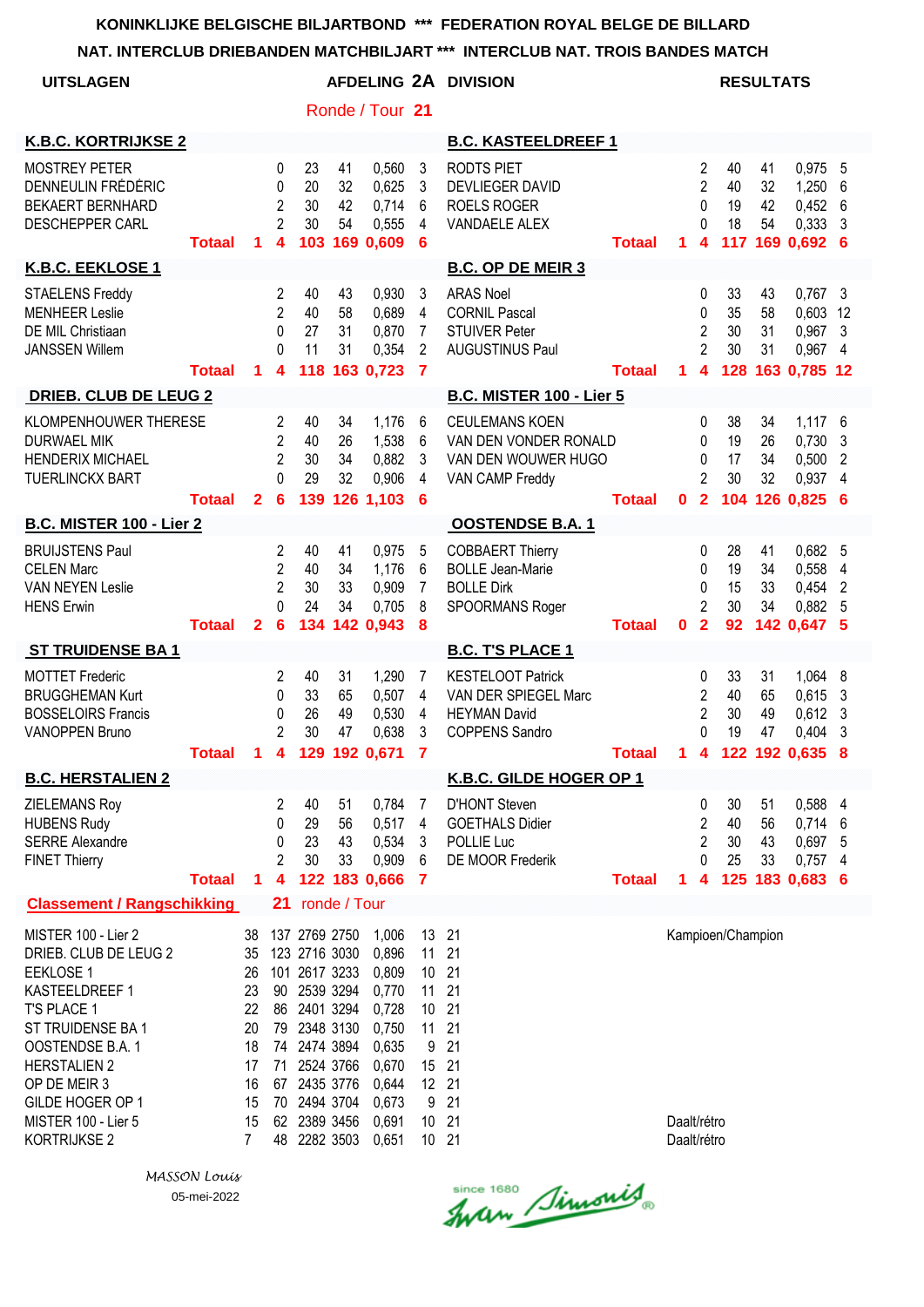**NAT. INTERCLUB DRIEBANDEN MATCHBILJART \*\*\* INTERCLUB NAT. TROIS BANDES MATCH**

| <u>NAI. INTERULUD DRIEDANDEN MATUMBILJAR I</u>                                                                                                                                                                                                                  |               |                                                                    |                                                                            |                                                                                                                                                                                              |                             |                                                                                                          |                                                                                          | INTERULUD NAT. TRUIS DANDES MATUM                                                             |                            |                            |                                                                                  |                             |                             |                                                     |                          |
|-----------------------------------------------------------------------------------------------------------------------------------------------------------------------------------------------------------------------------------------------------------------|---------------|--------------------------------------------------------------------|----------------------------------------------------------------------------|----------------------------------------------------------------------------------------------------------------------------------------------------------------------------------------------|-----------------------------|----------------------------------------------------------------------------------------------------------|------------------------------------------------------------------------------------------|-----------------------------------------------------------------------------------------------|----------------------------|----------------------------|----------------------------------------------------------------------------------|-----------------------------|-----------------------------|-----------------------------------------------------|--------------------------|
| <b>UITSLAGEN</b>                                                                                                                                                                                                                                                |               |                                                                    |                                                                            |                                                                                                                                                                                              |                             | <b>AFDELING 2B</b>                                                                                       |                                                                                          | <b>DIVISION</b>                                                                               |                            |                            |                                                                                  |                             | <b>RESULTATS</b>            |                                                     |                          |
|                                                                                                                                                                                                                                                                 |               |                                                                    |                                                                            |                                                                                                                                                                                              |                             | Ronde / Tour 21                                                                                          |                                                                                          |                                                                                               |                            |                            |                                                                                  |                             |                             |                                                     |                          |
| <b>B.C. MEERLESE 1</b>                                                                                                                                                                                                                                          |               |                                                                    |                                                                            |                                                                                                                                                                                              |                             |                                                                                                          |                                                                                          | <b>B.C. DE DEKEN 1</b>                                                                        |                            |                            |                                                                                  |                             |                             |                                                     |                          |
| KOOREVAAR AD<br>VAN NIJNATTEN JEFFREY<br><b>FRIJTERS HANS</b><br><b>HULTERMANS BART</b>                                                                                                                                                                         | Totaal        | $\mathbf{0}$                                                       | $\mathbf 0$<br>0<br>$\Omega$<br>$\Omega$<br>$\mathbf 0$                    | 29<br>34<br>26<br>24<br>113                                                                                                                                                                  | 39<br>47<br>43<br>47        | 0,743<br>0,723<br>0,604<br>0,510<br>176 0,642                                                            | 4<br>7<br>$\overline{4}$<br>4<br>$\overline{7}$                                          | DE KOK JOEY<br><b>DONVIL MARC</b><br>DE BRUIN RICHARD<br>VAN DEN BOOM MARC                    | <b>Totaal</b>              | $\overline{2}$             | 2<br>$\overline{2}$<br>$\overline{2}$<br>$\overline{2}$<br>8                     | 40<br>40<br>30<br>30<br>140 | 39<br>47<br>43<br>47        | 1,025<br>0,851<br>0,697<br>0,638<br>176 0.795 6     | 6<br>5<br>4<br>5         |
| <b>T.B.A. BILJARTPALACE 2</b>                                                                                                                                                                                                                                   |               |                                                                    |                                                                            |                                                                                                                                                                                              |                             |                                                                                                          |                                                                                          | <b>B.C. OP DE MEIR 2</b>                                                                      |                            |                            |                                                                                  |                             |                             |                                                     |                          |
| <b>SLEDDENS PIET</b><br><b>MEKES CHARLES</b><br>ROYBERGHS LUC<br><b>MAES Francois</b>                                                                                                                                                                           | <b>Totaal</b> | $\overline{2}$                                                     | $\overline{c}$<br>$\overline{2}$<br>0<br>$\overline{2}$<br>$6\phantom{1}6$ | 40<br>40<br>12<br>30<br>122                                                                                                                                                                  | 38<br>35<br>21<br>44        | 1,052<br>1,142<br>0,571<br>0,681<br>138 0,884                                                            | 7<br>7<br>$\overline{\mathbf{4}}$<br>3<br>$\overline{7}$                                 | ROOFTHOOFT MARC<br>VAN CROMVOIRT WIM<br><b>BOEREN RINI</b><br>PEETERS LUC (AL21)              | Totaal                     | $\mathbf{0}$               | 0<br>$\mathbf 0$<br>$\overline{2}$<br>0<br>$\overline{2}$                        | 26<br>34<br>30<br>29        | 38<br>35<br>21<br>44        | 0,684<br>0,971<br>1,428<br>0,659<br>119 138 0,862 8 | 4<br>6<br>8<br>5         |
| <b>B.C. DE GOUDEN SLEUTEL 1</b>                                                                                                                                                                                                                                 |               |                                                                    |                                                                            |                                                                                                                                                                                              |                             |                                                                                                          |                                                                                          | K.B.C. COURONNE Royale 1                                                                      |                            |                            |                                                                                  |                             |                             |                                                     |                          |
| <b>BRACKE Tom</b><br><b>DELLAERT Marc</b><br><b>VERSTRAETEN Frank</b><br><b>BROCHE Philippe</b>                                                                                                                                                                 | <b>Totaal</b> | 1                                                                  | $\overline{2}$<br>0<br>0<br>2<br>$\overline{\mathbf{4}}$                   | 40<br>26<br>25<br>30<br>121                                                                                                                                                                  | 51<br>46<br>66<br>28<br>191 | 0,784<br>0,565<br>0,378<br>1,071<br>0,633                                                                | 6<br>3<br>$\overline{4}$<br>5<br>6                                                       | <b>BOUCHAT Fabrice</b><br><b>WINCKELMANS Luc</b><br>VAN DE GUCHT Didier<br>DE MUYLDER Joseph  | <b>Totaal</b>              | $\blacktriangleleft$       | $\mathbf{0}$<br>$\overline{2}$<br>$\overline{2}$<br>0<br>$\overline{\mathbf{4}}$ | 22<br>40<br>30<br>9<br>101  | 51<br>46<br>66<br>28<br>191 | $0,431$ 3<br>0,869<br>0,454<br>0,321<br>$0,528$ 4   | 4<br>4<br>$\overline{2}$ |
| K.B.C. BILJARTVRIENDEN Tu 1                                                                                                                                                                                                                                     |               |                                                                    |                                                                            |                                                                                                                                                                                              |                             |                                                                                                          |                                                                                          | <b>BILLIARD PROMOTION TEAM 1</b>                                                              |                            |                            |                                                                                  |                             |                             |                                                     |                          |
| VAN PEER JACK<br>VAN HEES STEF<br><b>BERKELMANS RICHARD</b><br><b>WITTEMANS DIMITRI</b>                                                                                                                                                                         | <b>Totaal</b> | $\mathbf{0}$                                                       | 0<br>$\Omega$<br>$\overline{2}$<br>$\Omega$<br>$\overline{2}$              | 8<br>29<br>30<br>19<br>86                                                                                                                                                                    | 15<br>33<br>25<br>43        | 0,533<br>0,878<br>1,200<br>0,441<br>116 0,741                                                            | 4<br>5<br>6<br>3<br>6                                                                    | DE BRUIJN JEAN-PAUL<br><b>GEYSEN DANNY</b><br><b>MEERSMAN PETER</b><br><b>GOOSSENS WALTER</b> | <b>Totaal</b>              | $\overline{2}$             | 2<br>$\overline{2}$<br>0<br>$\overline{2}$<br>$6\phantom{1}6$                    | 40<br>40<br>20<br>30<br>130 | 15<br>33<br>25<br>43        | 2,666<br>1,212<br>0,800<br>0,697<br>116 1,120       | 6<br>5<br>4<br>3<br>6    |
| K.B.A. SINT NIKLASE 1                                                                                                                                                                                                                                           |               |                                                                    |                                                                            |                                                                                                                                                                                              |                             |                                                                                                          |                                                                                          | <b>B.C. MISTER 100 - Lier 4</b>                                                               |                            |                            |                                                                                  |                             |                             |                                                     |                          |
| DE RUYTE Tom<br>VAN HOUDENHOVE Patrick<br>VAN LEUVENHAGE Dylan<br><b>CORNELISSEN Pierre</b>                                                                                                                                                                     | Totaal        |                                                                    | 0<br>0<br>0<br>1                                                           | 33<br>33<br>26<br>30                                                                                                                                                                         | 38<br>34<br>41<br>52        | 0,868<br>0,970<br>0,634<br>0,576<br>0 1 122 165 0,739 5                                                  | 4<br>5<br>$\overline{4}$<br>3                                                            | <b>CEULEMANS Raymond</b><br>VAN HOVE Bart<br><b>COENEN Philip</b><br>DE JONGH Adriaan         | Totaal 2 7 140 165 0,848 6 |                            | 2<br>$\overline{2}$<br>$\overline{2}$<br>1                                       | 40<br>40<br>30<br>30        | 38<br>34<br>41<br>52        | 1,052<br>1,176<br>0,731<br>0,576                    | 6<br>5<br>3<br>4         |
| <b>B.C. HERSTALIEN 1</b>                                                                                                                                                                                                                                        |               |                                                                    |                                                                            |                                                                                                                                                                                              |                             |                                                                                                          |                                                                                          | <b>B.C. MISTER 100 - Lier 3</b>                                                               |                            |                            |                                                                                  |                             |                             |                                                     |                          |
| <b>BOUTET Dany</b><br><b>WYN Christophe</b><br><b>WALLERAND Paul</b><br><b>RAMAEKERS Benoit</b>                                                                                                                                                                 | <b>Totaal</b> | $\mathbf{2}$                                                       | 2<br>$\overline{2}$<br>2<br>2<br>8                                         | 40<br>40<br>30<br>30                                                                                                                                                                         | 42<br>56<br>29<br>29        | 0,952<br>0,714<br>1,034<br>1,034<br>140 156 0,897                                                        | 5<br>4<br>6<br>5<br>6                                                                    | <b>JANSSEN Marco</b><br>VAN DIJCK Wim<br><b>WOUTERS Michel</b><br><b>JACOBS Dave</b>          | <b>Totaal</b>              | $\mathbf 0$                | 0<br>0<br>0<br>0<br>$\mathbf 0$                                                  | 37<br>36<br>16<br>11        | 42<br>56<br>29<br>29        | 0,880 5<br>0,642<br>0,551<br>0,379<br>100 156 0,641 | 3<br>3<br>3<br>-5        |
| <b>Classement / Rangschikking</b>                                                                                                                                                                                                                               |               |                                                                    | 21                                                                         |                                                                                                                                                                                              | ronde / Tour                |                                                                                                          |                                                                                          |                                                                                               |                            |                            |                                                                                  |                             |                             |                                                     |                          |
| PROMOTION TEAM 1<br><b>HERSTALIEN 1</b><br>MISTER 100 - Lier 4<br><b>BILJARTVRIENDEN Tu 1</b><br>OP DE MEIR 2<br>MISTER 100 - Lier 3<br>DE DEKEN 1<br><b>BILJARTPALACE 2</b><br>MEERLESE 1<br>DE GOUDEN SLEUTEL 1<br><b>COURONNE Royale 1</b><br>SINT NIKLASE 1 |               | 39<br>32<br>29<br>24<br>23<br>22<br>21<br>19<br>17<br>13<br>7<br>6 | 48                                                                         | 134 2803 2829<br>117 2698 2890<br>94 2681 3206<br>85 2512 2966<br>100 2642 3092<br>87 2593 3166<br>84 2558 3243<br>83 2462 3316<br>67 2493 3370<br>65 2451 3541<br>44 2264 3391<br>2276 3268 |                             | 0,990<br>0,933<br>0,836<br>0,846<br>0,854<br>0,819<br>0,788<br>0,742<br>0,739<br>0,692<br>0,667<br>0,696 | 14<br>15 21<br>10 21<br>12 21<br>11<br>12 21<br>10<br>10 21<br>11<br>10 21<br>8<br>13 21 | 21<br>21<br>21<br>21<br>21                                                                    |                            | Daalt/rétro<br>Daalt/rétro |                                                                                  | Kampioen/Champion           |                             |                                                     |                          |

since 1680 Simonis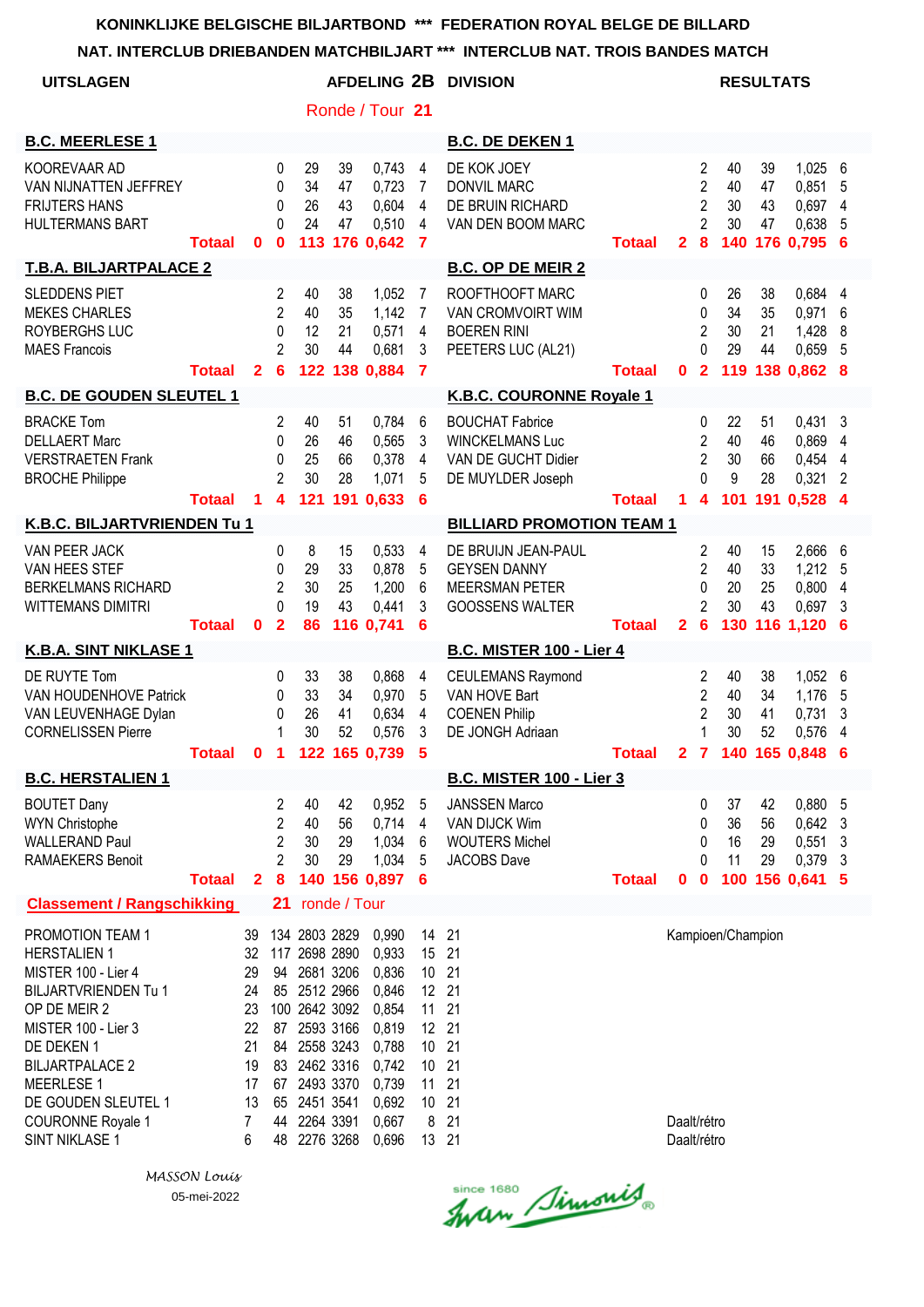| <b>UITSLAGEN</b>                                                                                                                                                                                                                                       |               |                                                                    |                                                           |                                                                                                                                                                                              |                      |                                                                                                          |                                                                       | <b>AFDELING 3A DIVISION</b>                                                                   |               |                            |                                                                            |                             | <b>RESULTATS</b>     |                                                       |                               |
|--------------------------------------------------------------------------------------------------------------------------------------------------------------------------------------------------------------------------------------------------------|---------------|--------------------------------------------------------------------|-----------------------------------------------------------|----------------------------------------------------------------------------------------------------------------------------------------------------------------------------------------------|----------------------|----------------------------------------------------------------------------------------------------------|-----------------------------------------------------------------------|-----------------------------------------------------------------------------------------------|---------------|----------------------------|----------------------------------------------------------------------------|-----------------------------|----------------------|-------------------------------------------------------|-------------------------------|
|                                                                                                                                                                                                                                                        |               |                                                                    |                                                           |                                                                                                                                                                                              |                      | Ronde / Tour 21                                                                                          |                                                                       |                                                                                               |               |                            |                                                                            |                             |                      |                                                       |                               |
| <b>DRIEB. CLUB DE LEUG 3</b>                                                                                                                                                                                                                           |               |                                                                    |                                                           |                                                                                                                                                                                              |                      |                                                                                                          |                                                                       | <b>B.C. DE PLOEG 2</b>                                                                        |               |                            |                                                                            |                             |                      |                                                       |                               |
| <b>GORREBEECK TIM</b><br><b>DOGAN YILMAZ</b><br>DE GROOF LUC<br><b>HAUTMAN MARK</b>                                                                                                                                                                    | <b>Totaal</b> | 1                                                                  | 0<br>$\overline{2}$<br>$\mathbf 0$<br>$\overline{2}$<br>4 | 24<br>30<br>17<br>25<br>96                                                                                                                                                                   | 38<br>28<br>30<br>51 | 0,631<br>1,071<br>0,566<br>0,490<br>147 0,653                                                            | 3<br>8<br>3<br>4<br>8                                                 | <b>MERTENS EDDY</b><br>ADRIAENSEN ROGER<br><b>WILMS PAUL</b><br>WILKOWSKI MONIQUE             | <b>Totaal</b> | 1                          | 2<br>0<br>$\overline{2}$<br>0<br>4                                         | 30<br>22<br>25<br>24        | 38<br>28<br>30<br>51 | 0,789<br>0,785<br>0,833<br>0,470<br>101 147 0,687     | 6<br>4<br>5<br>3<br>6         |
| <b>B.C. MISTER 100 - Lier 6</b>                                                                                                                                                                                                                        |               |                                                                    |                                                           |                                                                                                                                                                                              |                      |                                                                                                          |                                                                       | <b>DRIEB. CLUB DE LEUG 4</b>                                                                  |               |                            |                                                                            |                             |                      |                                                       |                               |
| <b>MERTENS Gommaar</b><br><b>HERMANS Adrianus</b><br>VAN DER VLIET René<br><b>BOGAERTS Carl</b>                                                                                                                                                        | <b>Totaal</b> | $\mathbf{0}$                                                       | 0<br>2<br>$\mathbf{0}$<br>0<br>$\overline{2}$             | 9<br>30<br>14<br>22<br>75                                                                                                                                                                    | 25<br>46<br>25<br>37 | 0,360<br>0,652<br>0,560<br>0,594<br>133 0,563                                                            | 2<br>$\overline{4}$<br>5<br>5<br>5                                    | VAN VELTHOVEN Yvan<br>DE CLEEN Joeri<br>DE CLEEN Sylvain<br><b>HOSTENS Stefaan</b>            | <b>Totaal</b> | $\mathbf{2}$               | 2<br>0<br>2<br>$\overline{2}$<br>6                                         | 30<br>15<br>25<br>25<br>95  | 25<br>46<br>25<br>37 | 1,200<br>0,326<br>1,000<br>0,675<br>133 0,714 5       | 5<br>$\overline{2}$<br>3<br>4 |
| <b>B.C. BILJART-WORLD 3</b>                                                                                                                                                                                                                            |               |                                                                    |                                                           |                                                                                                                                                                                              |                      |                                                                                                          |                                                                       | <b>B.C. DE DEKEN 2</b>                                                                        |               |                            |                                                                            |                             |                      |                                                       |                               |
| <b>BORNY FRANKY</b><br><b>SMET JAN</b><br><b>KUHN WERNER</b><br>PEETERS RAYMOND                                                                                                                                                                        | <b>Totaal</b> | 1                                                                  | 2<br>0<br>2<br>$\Omega$<br>4                              | 30<br>21<br>25<br>19<br>95                                                                                                                                                                   | 31<br>48<br>45<br>31 | 0,967<br>0,437<br>0,555<br>0,612<br>155 0,612                                                            | 6<br>3<br>3<br>4<br>6                                                 | <b>BRANTS LUC</b><br><b>STEURS FILIP</b><br><b>HENDERICKX WERNER</b><br><b>SCHODTS Eduard</b> | <b>Totaal</b> | 1.                         | 0<br>2<br>0<br>2<br>$\boldsymbol{4}$                                       | 23<br>30<br>21<br>25<br>99  | 31<br>48<br>45<br>31 | 0,741<br>0,625<br>0,466<br>0,806<br>155 0,638 4       | 4<br>2<br>3<br>4              |
| <b>B.C. BILJART EXPRESS 3</b>                                                                                                                                                                                                                          |               |                                                                    |                                                           |                                                                                                                                                                                              |                      |                                                                                                          |                                                                       | <b>B.C. VILVOORDSE 1</b>                                                                      |               |                            |                                                                            |                             |                      |                                                       |                               |
| VAN DE PAER Hans<br><b>OZDEN Aykut</b><br><b>VAN GESTEL Emiel</b><br><b>TEMEL Caner</b>                                                                                                                                                                | <b>Totaal</b> | $\overline{2}$                                                     | 2<br>$\overline{2}$<br>0<br>$\overline{2}$<br>6           | 30<br>30<br>21<br>25<br>106                                                                                                                                                                  | 15<br>37<br>56<br>58 | 2,000<br>0,810<br>0,375<br>0,431<br>166 0,638                                                            | 7<br>3<br>$\overline{2}$<br>2<br>$\overline{7}$                       | DE GREEF Daniel<br>SIERRA CANO Leonardo<br>VANDENBUSSCHE Hedwig<br>VAN DEN BERG Bertus        | <b>Totaal</b> | 0                          | 0<br>0<br>2<br>0<br>$\overline{2}$                                         | 14<br>18<br>25<br>10<br>67  | 15<br>37<br>56<br>58 | 0,933<br>0,486<br>0,446<br>0,172<br>166 0,403         | 3<br>5<br>3<br>1<br>5         |
| <b>B.C. LUGO 2</b>                                                                                                                                                                                                                                     |               |                                                                    |                                                           |                                                                                                                                                                                              |                      |                                                                                                          |                                                                       | <b>B.C. OP DE MEIR 5</b>                                                                      |               |                            |                                                                            |                             |                      |                                                       |                               |
| DE JONCK PATRICK<br><b>BODART BART</b><br><b>WUYTS FRANCOIS</b><br><b>BODART GILBERT</b>                                                                                                                                                               | <b>Totaal</b> | 0                                                                  | 2<br>0<br>0<br>0<br>$\mathbf{2}$                          | 30<br>22<br>23<br>17<br>92                                                                                                                                                                   | 26<br>40<br>37<br>47 | 1,153<br>0,550<br>0,621<br>0,361<br>150 0.613                                                            | 5<br>3<br>4<br>4<br>5                                                 | DEPOOTER LUC<br><b>VERELST RUDI</b><br><b>SEVENANTS YANNICK</b><br><b>BOELS BJORN</b>         | <b>Totaal</b> | $\mathbf{2}$               | 0<br>$\overline{2}$<br>$\overline{2}$<br>$\overline{2}$<br>$6\phantom{1}6$ | 21<br>30<br>25<br>25<br>101 | 26<br>40<br>37<br>47 | 0,807<br>0,750<br>0,675<br>0,531<br>150 0.673         | 5<br>4<br>6<br>2<br>6         |
| <b>B.C. OP DE MEIR 7</b>                                                                                                                                                                                                                               |               |                                                                    |                                                           |                                                                                                                                                                                              |                      |                                                                                                          |                                                                       | <b>B.C. BILJART-WORLD 5</b>                                                                   |               |                            |                                                                            |                             |                      |                                                       |                               |
| <b>DEMUYNCK WIM</b><br><b>BOELS PATRICK</b><br><b>SEYMUS ERWIN</b><br><b>BAETENS JAN</b>                                                                                                                                                               | <b>Totaal</b> | $\mathbf{0}$                                                       | 0<br>0<br>$\overline{c}$<br>0<br>$\overline{2}$           | 16<br>22<br>25<br>13<br>76                                                                                                                                                                   | 43<br>53<br>28<br>54 | 0,372<br>0,415<br>0,892<br>0,240<br>178 0,426 3                                                          | 3<br>3<br>3<br>1                                                      | <b>BERGHS WERNER</b><br>VAN INGELGEM LUC<br><b>VERHAEGEN DANNY</b><br><b>HENS HERMAN</b>      | <b>Totaal</b> | $\mathbf{2}$               | 2<br>2<br>0<br>$\overline{2}$<br>6                                         | 30<br>30<br>14<br>25<br>99  | 43<br>53<br>28<br>54 | 0,697 3<br>0,566<br>0,500<br>$0,462$ 3<br>178 0,556 4 | 4<br>4                        |
| <b>Classement / Rangschikking</b>                                                                                                                                                                                                                      |               |                                                                    | 21                                                        |                                                                                                                                                                                              | ronde / Tour         |                                                                                                          |                                                                       |                                                                                               |               |                            |                                                                            |                             |                      |                                                       |                               |
| DRIEB. CLUB DE LEUG 4<br><b>BILJART-WORLD 3</b><br>DRIEB. CLUB DE LEUG 3<br><b>BILJART EXPRESS 3</b><br><b>BILJART-WORLD 5</b><br>OP DE MEIR 5<br>DE DEKEN 2<br>DE PLOEG 2<br>LUGO <sub>2</sub><br>MISTER 100 - Lier 6<br>OP DE MEIR 7<br>VILVOORDSE 1 |               | 36<br>31<br>28<br>25<br>23<br>22<br>21<br>18<br>18<br>12<br>9<br>9 | 50                                                        | 131 2062 3112<br>112 2121 3278<br>104 2051 3591<br>91 1910 3402<br>91 1948 3464<br>85 1989 3594<br>78 1906 3769<br>82 2025 3530<br>69 1902 3865<br>65 1923 3889<br>50 1815 3845<br>1623 4093 |                      | 0,662<br>0,647<br>0,571<br>0,561<br>0,562<br>0,553<br>0,505<br>0,573<br>0,492<br>0,494<br>0,472<br>0,396 | 12 21<br>9<br>8<br>11<br>$7\overline{ }$<br>8<br>8<br>8<br>10 21<br>6 | 21<br>21<br>21<br>21<br>21<br>21<br>21<br>11 21<br>21<br>721                                  |               | Daalt/rétro<br>Daalt/rétro |                                                                            | Kampioen/Champion           |                      |                                                       |                               |

*MASSON Louis* 05-mei-2022

Since 1680 Simonis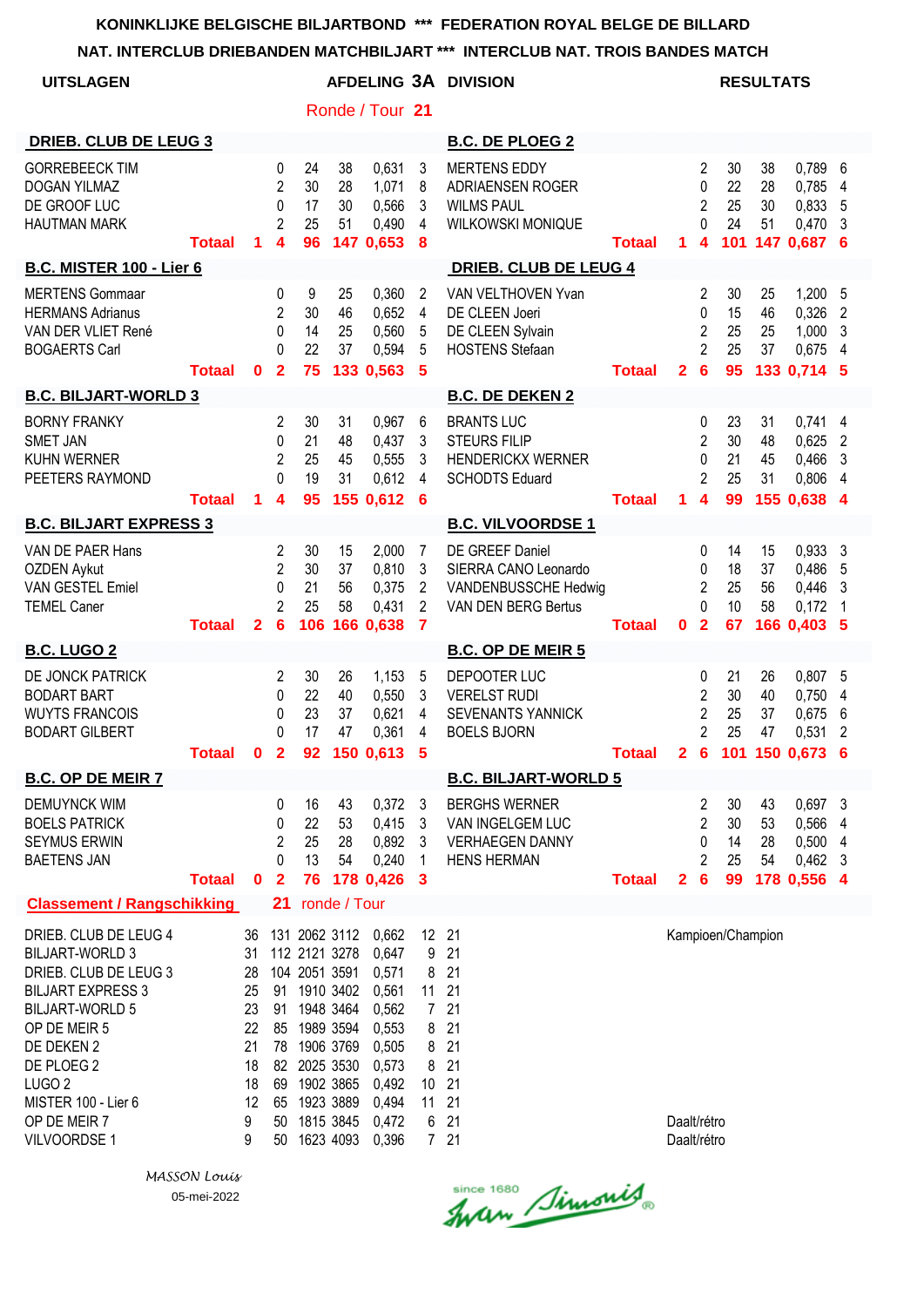**NAT. INTERCLUB DRIEBANDEN MATCHBILJART \*\*\* INTERCLUB NAT. TROIS BANDES MATCH**

| <b>UITSLAGEN</b>                                                                                                                                                                                                                                                 |               |                                                                    |                                                 |                                                                                                                                                                 |                             |                                                                                                          |                                                          | <b>AFDELING 3B DIVISION</b>                                                                         |               |                            |                                                        |                             | <b>RESULTATS</b>     |                                                     |                       |
|------------------------------------------------------------------------------------------------------------------------------------------------------------------------------------------------------------------------------------------------------------------|---------------|--------------------------------------------------------------------|-------------------------------------------------|-----------------------------------------------------------------------------------------------------------------------------------------------------------------|-----------------------------|----------------------------------------------------------------------------------------------------------|----------------------------------------------------------|-----------------------------------------------------------------------------------------------------|---------------|----------------------------|--------------------------------------------------------|-----------------------------|----------------------|-----------------------------------------------------|-----------------------|
|                                                                                                                                                                                                                                                                  |               |                                                                    |                                                 |                                                                                                                                                                 |                             | Ronde / Tour 21                                                                                          |                                                          |                                                                                                     |               |                            |                                                        |                             |                      |                                                     |                       |
| <b>K.B.C. COURONNE Royale 2</b>                                                                                                                                                                                                                                  |               |                                                                    |                                                 |                                                                                                                                                                 |                             |                                                                                                          |                                                          | <b>B.C. HERSTALIEN 3</b>                                                                            |               |                            |                                                        |                             |                      |                                                     |                       |
| <b>WINCKELMANS MARC</b><br><b>LETEN CHRISTIAN</b><br><b>DEMAERSCHALK ERIC</b><br>VAN VAERENBERGH MARC                                                                                                                                                            | <b>Totaal</b> | 0                                                                  | 0<br>$\overline{2}$<br>0<br>0<br>$\mathbf{2}$   | 23<br>30<br>13<br>20<br>86                                                                                                                                      | 34<br>37<br>24<br>45        | 0,676<br>0,810<br>0,541<br>0,444<br>140 0,614                                                            | 6<br>5<br>3<br>3<br>6                                    | <b>MARZIALE PASCAL</b><br><b>JETTEN KARINA</b><br><b>BEYERS ALBERT</b><br>LEJEUNE FABRICE           | <b>Totaal</b> | $\mathbf{2}$               | 2<br>0<br>$\overline{2}$<br>$\overline{2}$<br>6        | 30<br>27<br>25<br>25        | 34<br>37<br>24<br>45 | 0,882<br>0,729<br>1,041<br>0,555<br>107 140 0,764   | 4<br>4<br>3<br>3<br>4 |
| <b>MAASLANDSE BA. 2</b>                                                                                                                                                                                                                                          |               |                                                                    |                                                 |                                                                                                                                                                 |                             |                                                                                                          |                                                          | R.B.C. DISONAIS 1                                                                                   |               |                            |                                                        |                             |                      |                                                     |                       |
| CALTABELLOTTA Ignazio<br><b>KIZKAPAN Yusuf</b><br><b>KILIC Mehmet</b><br>DÖNMEZ Ahmet                                                                                                                                                                            | <b>Totaal</b> | $\bf{0}$                                                           | 0<br>0<br>0<br>$\overline{2}$<br>$\overline{2}$ | 16<br>23<br>20<br>25<br>84                                                                                                                                      | 48<br>68<br>51<br>73        | 0,333<br>0,338<br>0,392<br>0,342<br>240 0,350                                                            | 3<br>4<br>$\overline{2}$<br>2<br>$\boldsymbol{4}$        | <b>HENNICO Raymond</b><br><b>BARILLARO Régis</b><br>PETERS Julien<br><b>WILKIN Freddy</b>           | <b>Totaal</b> | $\mathbf{2}$               | 2<br>$\overline{2}$<br>$\overline{2}$<br>$\Omega$<br>6 | 30<br>30<br>25<br>14<br>99  | 48<br>68<br>51<br>73 | 0,625<br>0,441<br>0,490<br>0,191<br>240 0,412 5     | 3<br>5<br>5<br>2      |
| <b>B.C. WELKENRAEDT 1</b>                                                                                                                                                                                                                                        |               |                                                                    |                                                 |                                                                                                                                                                 |                             |                                                                                                          |                                                          | <b>B.C. VOTTEM 1</b>                                                                                |               |                            |                                                        |                             |                      |                                                     |                       |
| <b>BECKERS René</b><br><b>FRYNS Martin</b><br><b>HOMPESCH Henri</b><br><b>WINTGENS Serge</b>                                                                                                                                                                     | <b>Totaal</b> | 1                                                                  | 2<br>0<br>2<br>0<br>4                           | 30<br>15<br>25<br>17<br>87                                                                                                                                      | 32<br>39<br>53<br>37<br>161 | 0,937<br>0,384<br>0,471<br>0,459<br>0,540                                                                | 6<br>3<br>3<br>3<br>6                                    | <b>ERNST Georges</b><br>LEMESTREZ Sébastien<br><b>LISMONT Daniel</b><br>WILLEMSEN Stéphane          | <b>Totaal</b> | 1.                         | 0<br>$\overline{2}$<br>0<br>2<br>4                     | 22<br>30<br>24<br>25        | 32<br>39<br>53<br>37 | 0,687<br>0,769<br>0,452<br>0,675<br>101 161 0,627 6 | 6<br>4<br>4<br>4      |
| <b>B.C. HERSTALIEN 4</b>                                                                                                                                                                                                                                         |               |                                                                    |                                                 |                                                                                                                                                                 |                             |                                                                                                          |                                                          | A.C. CHARLEROI SUD 1                                                                                |               |                            |                                                        |                             |                      |                                                     |                       |
| <b>QUETELARD Daniel</b><br><b>MAYEUR Jeannot</b><br><b>RASQUIN Eric</b><br><b>STAS Raymond</b>                                                                                                                                                                   | <b>Totaal</b> | 0                                                                  | 0<br>0<br>2<br>$\Omega$<br>$\overline{2}$       | 25<br>18<br>25<br>21<br>89                                                                                                                                      | 57<br>55<br>45<br>71        | 0,438<br>0,327<br>0,555<br>0,295<br>228 0,390                                                            | 3<br>$\overline{\mathbf{4}}$<br>3<br>$\overline{2}$<br>4 | <b>MARECHAL Philippe</b><br>MARECHAL Stephane<br><b>GUSTINELLI Angelo</b><br><b>WAUTERS Francis</b> | <b>Totaal</b> | $\mathbf{2}$               | 2<br>$\overline{2}$<br>0<br>$\overline{2}$<br>6        | 30<br>30<br>23<br>25<br>108 | 57<br>55<br>45<br>71 | 0,526<br>0,545<br>0,511<br>0,352<br>228 0,473       | 3<br>5<br>3<br>3<br>5 |
| <b>FORTUNA1</b>                                                                                                                                                                                                                                                  |               |                                                                    |                                                 |                                                                                                                                                                 |                             |                                                                                                          |                                                          | R.C. GARNIER 1                                                                                      |               |                            |                                                        |                             |                      |                                                     |                       |
| <b>KEUTEN Ludy</b><br>GODEYNE Jean<br><b>GEERLINGS Jacky</b><br><b>TELENG Sjaak</b>                                                                                                                                                                              | Totaal        | 1                                                                  | 0<br>$\overline{2}$<br>$\overline{2}$<br>0<br>4 | 20<br>30<br>25<br>22<br>97                                                                                                                                      | 30<br>50<br>35<br>37        | 0,666<br>0,600<br>0,714<br>0,594<br>152 0,638                                                            | 4<br>7<br>4<br>4<br>7                                    | <b>PEETERMANS Gerrit</b><br>NICOLAES Johan<br><b>BERVOETS Frans</b><br><b>TREVELS Rudy</b>          | <b>Totaal</b> | 1                          | 2<br>0<br>0<br>$\overline{2}$<br>4                     | 30<br>29<br>15<br>25<br>99  | 30<br>50<br>35<br>37 | 1,000<br>0,580<br>0,428<br>0,675<br>152 0,651       | 5<br>4<br>3<br>3<br>5 |
| R.C. GARNIER 2                                                                                                                                                                                                                                                   |               |                                                                    |                                                 |                                                                                                                                                                 |                             |                                                                                                          |                                                          | <b>MAASLANDSE BA. 1</b>                                                                             |               |                            |                                                        |                             |                      |                                                     |                       |
| <b>PEETERS Geert</b><br><b>SLAGMOLEN Frederic</b><br>VAN DEN BRANDE Jan<br><b>VANHERWEGEN William</b>                                                                                                                                                            | <b>Totaal</b> | -1                                                                 | 2<br>0<br>2<br>0<br>4                           | 30<br>14<br>25<br>23<br>92                                                                                                                                      | 44<br>52<br>62<br>50        | 0,681<br>0,269<br>0,403<br>0,460<br>208 0,442                                                            | 4<br>2<br>3<br>3<br>4                                    | MONNISSEN Mathy<br><b>MEUSEN Wilco</b><br><b>JACOBS Heinz</b><br><b>SCHOLS Daan</b>                 | <b>Totaal</b> | 1                          | 0<br>$\overline{2}$<br>0<br>$\overline{2}$<br>4        | 25<br>30<br>20<br>25<br>100 | 44<br>52<br>62<br>50 | 0,568<br>0,576<br>0,322<br>0,500<br>208 0,480 5     | 4<br>5<br>3<br>3      |
| <b>Classement / Rangschikking</b>                                                                                                                                                                                                                                |               |                                                                    | 21                                              |                                                                                                                                                                 | ronde / Tour                |                                                                                                          |                                                          |                                                                                                     |               |                            |                                                        |                             |                      |                                                     |                       |
| MAASLANDSE BA. 1<br><b>HERSTALIEN 3</b><br><b>DISONAIS1</b><br><b>FORTUNA1</b><br><b>COURONNE Royale 2</b><br><b>CHARLEROI SUD 1</b><br><b>WELKENRAEDT1</b><br><b>VOTTEM1</b><br><b>GARNIER 1</b><br><b>GARNIER 2</b><br><b>HERSTALIEN 4</b><br>MAASLANDSE BA. 2 |               | 40<br>31<br>29<br>26<br>23<br>21<br>20<br>19<br>19<br>16<br>6<br>2 | 81<br>45                                        | 147 2268 3004<br>112 2150 3586<br>111 2111 3524<br>94 2007 3755<br>86 2025 3853<br>76 2012 4003<br>79 1887 3961<br>75 2008 3759<br>70 1953 3978<br>32 1703 4245 | 2021 3999<br>1662 4059      | 0,754<br>0,599<br>0,599<br>0,534<br>0,525<br>0,505<br>0,502<br>0,476<br>0,534<br>0,490<br>0,409<br>0,401 | 8<br>8<br>9<br>6<br>$7\overline{ }$<br>8<br>6            | 10 21<br>21<br>21<br>21<br>721<br>21<br>10 21<br>10 21<br>21<br>21<br>21<br>721                     |               | Daalt/rétro<br>Daalt/rétro |                                                        | Kampioen/Champion           |                      |                                                     |                       |

Since 1680 Simonis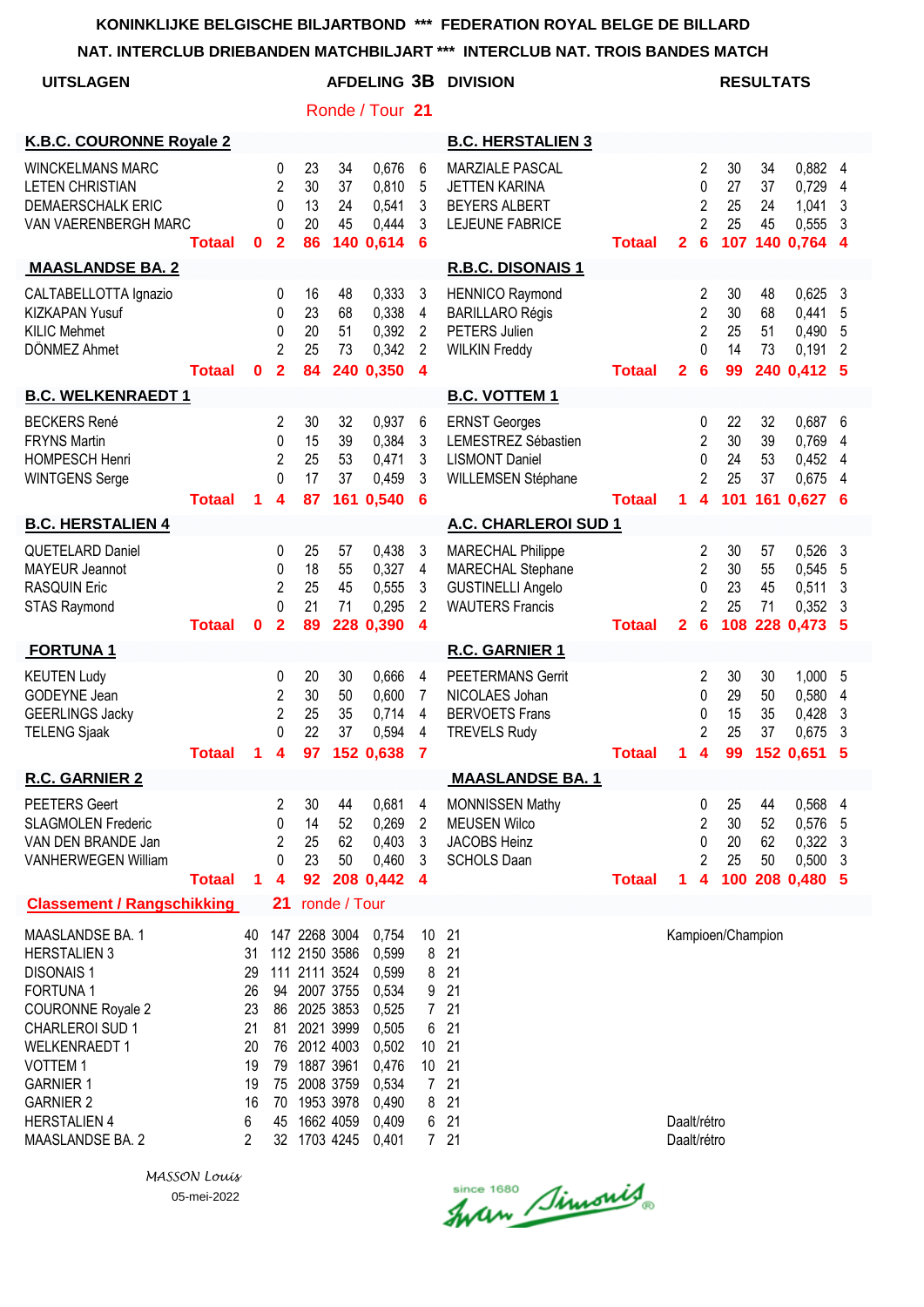| NAT. INTERCLUB DRIEBANDEN MATCHBILJART                                                                                                                                                                                                         |               |                                                                     |                                                                           |                                                                                                                                                                                              |                      |                                                                                                          |                                                      | $x \times x$<br>INTERCLUB NAT. TROIS BANDES MATCH                                               |               |                            |                                                                           |                             |                      |                                                       |                                       |
|------------------------------------------------------------------------------------------------------------------------------------------------------------------------------------------------------------------------------------------------|---------------|---------------------------------------------------------------------|---------------------------------------------------------------------------|----------------------------------------------------------------------------------------------------------------------------------------------------------------------------------------------|----------------------|----------------------------------------------------------------------------------------------------------|------------------------------------------------------|-------------------------------------------------------------------------------------------------|---------------|----------------------------|---------------------------------------------------------------------------|-----------------------------|----------------------|-------------------------------------------------------|---------------------------------------|
| <b>UITSLAGEN</b>                                                                                                                                                                                                                               |               |                                                                     |                                                                           |                                                                                                                                                                                              |                      |                                                                                                          |                                                      | AFDELING 3C DIVISION                                                                            |               |                            |                                                                           |                             | <b>RESULTATS</b>     |                                                       |                                       |
|                                                                                                                                                                                                                                                |               |                                                                     |                                                                           |                                                                                                                                                                                              |                      | Ronde / Tour 21                                                                                          |                                                      |                                                                                                 |               |                            |                                                                           |                             |                      |                                                       |                                       |
| <b>B.C. BILJART-WORLD 2</b>                                                                                                                                                                                                                    |               |                                                                     |                                                                           |                                                                                                                                                                                              |                      |                                                                                                          |                                                      | <b>T.B.A. BILJARTPALACE 3</b>                                                                   |               |                            |                                                                           |                             |                      | <b>Verkeerde Opstelling</b>                           |                                       |
| VAN APERS WESLEY<br><b>DENS ROBBY</b><br><b>LEYS ANDRÉ</b><br><b>CARENS FRANS</b>                                                                                                                                                              | <b>Totaal</b> | $\mathbf{2}$                                                        | $\overline{c}$<br>$\overline{2}$<br>$\overline{2}$<br>$\overline{2}$<br>8 | 27<br>30<br>25<br>25                                                                                                                                                                         | 32<br>48<br>45<br>54 | 0,843<br>0,625<br>0,555<br>0,462<br>107 179 0,597                                                        | 5<br>5<br>4<br>4<br>5                                | VAN DEN OUWELANT JAN<br><b>LOODTS DIEDE</b><br><b>MAES JEF</b><br>DE JONGH Eduard               | Totaal        | $\bf{0}$                   | 0<br>0<br>0<br>0<br>$\bf{0}$                                              | 30<br>27<br>20<br>22<br>99  | 32<br>48<br>45<br>54 | 0,937 5<br>0,562<br>0,444<br>0,407<br>179 0,553 5     | 3<br>$\overline{2}$<br>$\overline{2}$ |
| <b>B.C. DE PLOEG 3</b>                                                                                                                                                                                                                         |               |                                                                     |                                                                           |                                                                                                                                                                                              |                      |                                                                                                          |                                                      | <b>B.C. OP DE MEIR 4</b>                                                                        |               |                            |                                                                           |                             |                      |                                                       |                                       |
| DE LEERSNIJDER CHRIST<br><b>VANDERZANDE PATRICK</b><br>LE BRUYN LUC<br>VAN HOECK TIM                                                                                                                                                           | <b>Totaal</b> | 0                                                                   | 0<br>0<br>2<br>0<br>$\mathbf{2}$                                          | 23<br>21<br>25<br>24<br>93                                                                                                                                                                   | 42<br>47<br>37<br>62 | 0,547<br>0,446<br>0,675<br>0,387<br>188 0,494                                                            | 4<br>3<br>3<br>3<br>$\boldsymbol{4}$                 | <b>ENGELS JIMMY</b><br>VAN DER AUWERA IVAN<br><b>BRUNEEL PAUL</b><br><b>VERGAUWEN Wesley</b>    | <b>Totaal</b> | $\mathbf{2}$               | 2<br>$\overline{2}$<br>0<br>$\overline{2}$<br>6                           | 30<br>30<br>18<br>25<br>103 | 42<br>47<br>37<br>62 | 0,714<br>0,638<br>0,486<br>0,403<br>188 0,547 6       | 6<br>3<br>5<br>4                      |
| <b>B.C. OP DE MEIR 6</b>                                                                                                                                                                                                                       |               |                                                                     |                                                                           |                                                                                                                                                                                              |                      |                                                                                                          |                                                      | <b>B.C. LUGO 1</b>                                                                              |               |                            |                                                                           |                             |                      |                                                       |                                       |
| <b>LAMBRECHTS JOS</b><br><b>SYSMANS FRANS</b><br><b>GULLENTOPS WALTER</b><br><b>HELLEMANS PETER</b>                                                                                                                                            | <b>Totaal</b> | $\mathbf{0}$                                                        | 0<br>0<br>0<br>0<br>$\mathbf 0$                                           | 20<br>29<br>18<br>21<br>88                                                                                                                                                                   | 31<br>45<br>37<br>33 | 0,645<br>0,644<br>0,486<br>0,636<br>146 0,602                                                            | 4<br>6<br>3<br>6<br>6                                | DE GROOF JAN<br><b>BREES JOZEF</b><br><b>MAX FILIP</b><br><b>DILLEN PAUL</b>                    | <b>Totaal</b> | $\overline{2}$             | $\overline{2}$<br>$\overline{2}$<br>$\overline{2}$<br>$\overline{2}$<br>8 | 30<br>30<br>25<br>25<br>110 | 31<br>45<br>37<br>33 | 0,967<br>0,666<br>0,675<br>0,757<br>146 0.753 8       | 5<br>4<br>8<br>5                      |
| <b>B.C. BILJART-WORLD 4</b>                                                                                                                                                                                                                    |               |                                                                     |                                                                           |                                                                                                                                                                                              |                      |                                                                                                          |                                                      | <b>B.C. ZEVENBERGEN 1</b>                                                                       |               |                            |                                                                           |                             |                      |                                                       |                                       |
| <b>NEYENS STEFAN</b><br><b>NEYENS PAUL</b><br><b>LAUWERIJS Daniel</b><br><b>WOUTERS JOS</b>                                                                                                                                                    | <b>Totaal</b> | 0                                                                   | 0<br>$\overline{\mathbf{c}}$<br>$\mathbf 0$<br>0<br>$\mathbf{2}$          | 29<br>30<br>15<br>16<br>90                                                                                                                                                                   | 41<br>60<br>51<br>24 | 0,707<br>0,500<br>0,294<br>0,666<br>176 0,511                                                            | 4<br>3<br>4<br>3<br>4                                | <b>BUELENS STEVEN</b><br><b>BUELENS JAIMIE</b><br><b>WYCKMANS WALTER</b><br><b>MEEL HARTWIG</b> | <b>Totaal</b> | $\mathbf{2}$               | 2<br>0<br>$\overline{2}$<br>$\overline{2}$<br>$6\phantom{1}6$             | 30<br>26<br>25<br>25<br>106 | 41<br>60<br>51<br>24 | $0,731$ 4<br>0,433<br>0,490<br>1,041<br>176 0.602     | 3<br>5<br>4<br>- 5                    |
| K.B.C. DE GOEIE QUEUE 1                                                                                                                                                                                                                        |               |                                                                     |                                                                           |                                                                                                                                                                                              |                      |                                                                                                          |                                                      | <b>B.C. K.O.T - MEER 1</b>                                                                      |               |                            |                                                                           |                             |                      |                                                       |                                       |
| <b>VERCALSTEREN TOM</b><br>PEETERS JURGEN<br><b>JACOBS YVES</b><br><b>BOSSAERTS STEVE</b>                                                                                                                                                      | <b>Totaal</b> |                                                                     | 2<br>0<br>2<br>0                                                          | 30<br>27<br>25<br>18                                                                                                                                                                         | 40<br>46<br>38<br>48 | 0,750<br>0,586<br>0,657<br>0,375<br>1 4 100 172 0,581 7                                                  | 7<br>6<br>4<br>4                                     | <b>VAN STAPPEN LUC</b><br>VAN AART JACK<br>VANTOURNHOUT JOZEF<br>VAN DER VELDEN JAN             | <b>Totaal</b> |                            | 0<br>2<br>0<br>2<br>$1 \quad 4$                                           | 22<br>30<br>13<br>25        | 40<br>46<br>38<br>48 | 0,5504<br>0,652<br>0,342<br>0,520 4<br>90 172 0,523 4 | 4<br>$\overline{2}$                   |
| <b>B.C. DE DEKEN 3</b>                                                                                                                                                                                                                         |               |                                                                     |                                                                           |                                                                                                                                                                                              |                      |                                                                                                          |                                                      | <b>B.C. BILJART EXPRESS 2</b>                                                                   |               |                            |                                                                           |                             |                      |                                                       |                                       |
| DE BUSSER ERIC<br><b>CAERS FREDDY</b><br>VAN GEYT RONALD<br>NIELSEN FREDERIK                                                                                                                                                                   | <b>Totaal</b> | $\mathbf 0$                                                         | 0<br>2<br>0<br>0<br>$\overline{2}$                                        | 26<br>30<br>18<br>24<br>98                                                                                                                                                                   | 40<br>38<br>44<br>42 | 0,650<br>0,789<br>0,409<br>0,571<br>164 0,597                                                            | 5<br>3<br>4<br>3<br>-5                               | <b>STRZELECKI RICHARD</b><br><b>VRANCKX DIRK</b><br>PROOST RONNY<br><b>DEVOGHT TONY</b>         | <b>Totaal</b> | $\overline{2}$             | 2<br>0<br>2<br>$\overline{c}$<br>6                                        | 30<br>29<br>25<br>25        | 40<br>38<br>44<br>42 | 0,750<br>0,763<br>0,568<br>0,595<br>109 164 0.664 6   | 6<br>3<br>4<br>2                      |
| <b>Classement / Rangschikking</b>                                                                                                                                                                                                              |               |                                                                     |                                                                           | 21 ronde / Tour                                                                                                                                                                              |                      |                                                                                                          |                                                      |                                                                                                 |               |                            |                                                                           |                             |                      |                                                       |                                       |
| <b>BILJART-WORLD 2</b><br>OP DE MEIR 4<br>DE DEKEN 3<br>K.O.T - MEER 1<br><b>BILJART EXPRESS 2</b><br><b>BILJARTPALACE 3</b><br>DE PLOEG 3<br>ZEVENBERGEN 1<br><b>BILJART-WORLD 4</b><br>LUGO <sub>1</sub><br>DE GOEIE QUEUE 1<br>OP DE MEIR 6 |               | 37<br>29<br>29<br>25<br>24<br>24<br>20<br>19<br>14<br>13<br>11<br>7 | 48                                                                        | 123 2162 3231<br>110 2048 3301<br>100 2073 3448<br>99 2080 3197<br>96 2083 3243<br>93 2064 3321<br>83 2004 3411<br>76 1947 3443<br>60 1903 3547<br>63 1813 3433<br>57 1866 3649<br>1812 3696 |                      | 0,669<br>0,620<br>0,601<br>0,650<br>0,642<br>0,621<br>0,587<br>0,565<br>0,536<br>0,528<br>0,511<br>0,490 | 9<br>10<br>8<br>9<br>9<br>8<br>6<br>8<br>6<br>9<br>8 | 21<br>21<br>21<br>21<br>21<br>21<br>21<br>21<br>21<br>21<br>21<br>10 21                         |               | Daalt/rétro<br>Daalt/rétro |                                                                           | Kampioen/Champion           |                      |                                                       |                                       |

*MASSON Louis* 05-mei-2022

since 1680 Simonis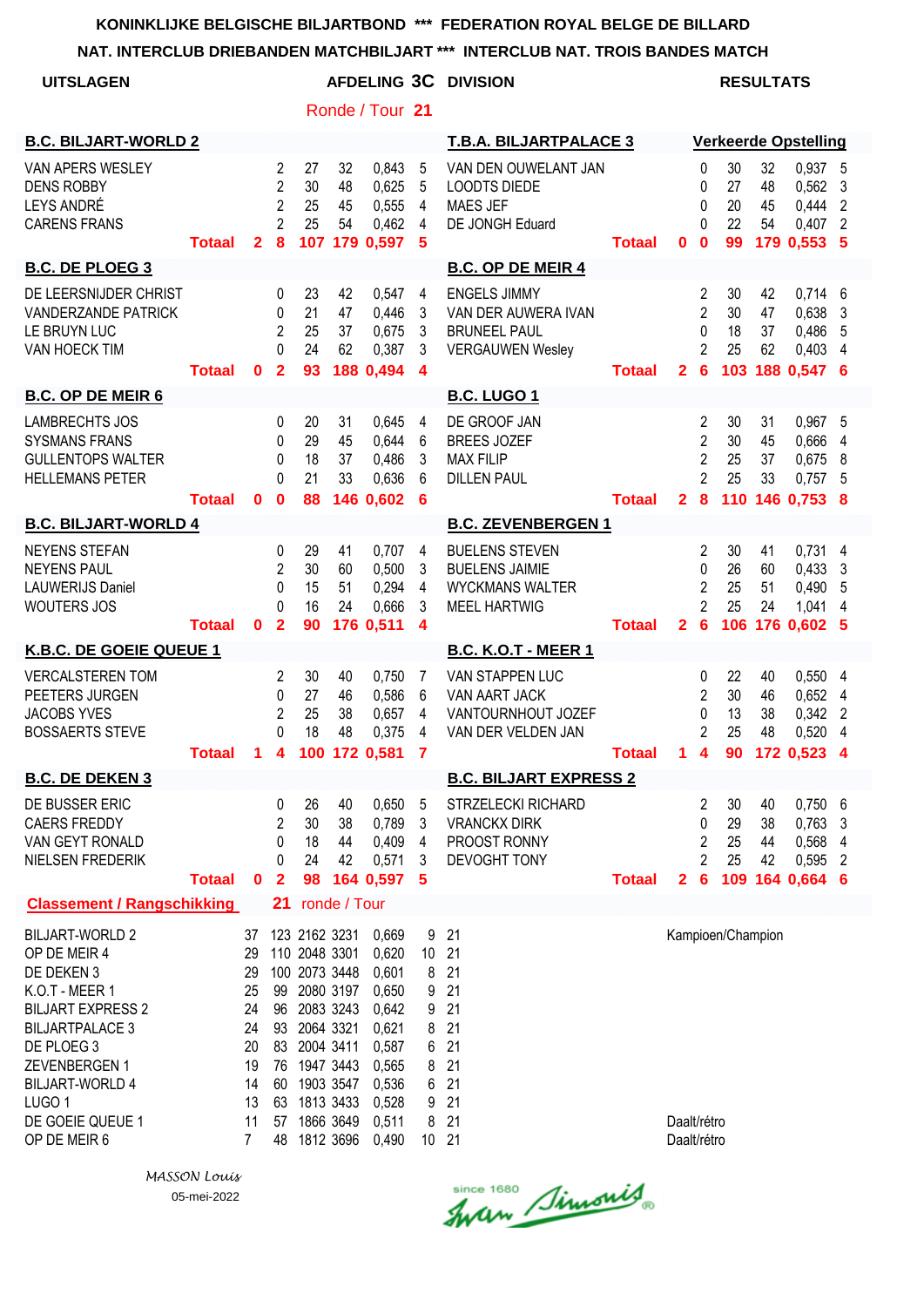| NAI. INTERULUB DRIEBANDEN MATUHBILJAR I                                                                                                                                                                                                      |               |                                                                      |                                                                        |                                                                                                                                                                       |                             |                                                                                                          |                                                                                                      | <b>INTERCLUB NAT. TRUIS BANDES MATCH</b>                                                               |               |                            |                                                                       |                             |                             |                                                        |                                                 |
|----------------------------------------------------------------------------------------------------------------------------------------------------------------------------------------------------------------------------------------------|---------------|----------------------------------------------------------------------|------------------------------------------------------------------------|-----------------------------------------------------------------------------------------------------------------------------------------------------------------------|-----------------------------|----------------------------------------------------------------------------------------------------------|------------------------------------------------------------------------------------------------------|--------------------------------------------------------------------------------------------------------|---------------|----------------------------|-----------------------------------------------------------------------|-----------------------------|-----------------------------|--------------------------------------------------------|-------------------------------------------------|
| <b>UITSLAGEN</b>                                                                                                                                                                                                                             |               |                                                                      |                                                                        |                                                                                                                                                                       |                             | AFDELING 3D                                                                                              |                                                                                                      | <b>DIVISION</b>                                                                                        |               |                            |                                                                       |                             | <b>RESULTATS</b>            |                                                        |                                                 |
|                                                                                                                                                                                                                                              |               |                                                                      |                                                                        |                                                                                                                                                                       |                             | Ronde / Tour 21                                                                                          |                                                                                                      |                                                                                                        |               |                            |                                                                       |                             |                             |                                                        |                                                 |
| K.B.C. METRO 1                                                                                                                                                                                                                               |               |                                                                      |                                                                        |                                                                                                                                                                       |                             |                                                                                                          |                                                                                                      | <b>K.B.C. BRUGSE 3</b>                                                                                 |               |                            |                                                                       |                             |                             |                                                        |                                                 |
| <b>ROSSEL Bart</b><br><b>STEELS Dieter</b><br><b>HOFMAN Raf</b><br><b>DUPONT Jean-Claude</b>                                                                                                                                                 | <b>Totaal</b> | $\overline{2}$                                                       | 2<br>$\overline{2}$<br>$\overline{2}$<br>$\overline{2}$<br>8           | 30<br>30<br>25<br>25<br>110                                                                                                                                           | 38<br>36<br>75<br>52<br>201 | 0,789<br>0,833<br>0,333<br>0,480<br>0,547                                                                | 5<br>8<br>3<br>3<br>8                                                                                | DE BAERE Eddy<br><b>SCHOUTETENS Pieter</b><br><b>FLAMEE Kurt</b><br><b>MEERSMAN Christ</b>             | <b>Totaal</b> | 0                          | 0<br>0<br>$\mathbf{0}$<br>0<br>$\bf{0}$                               | 16<br>17<br>21<br>21<br>75  | 38<br>36<br>75<br>52<br>201 | 0,421<br>0,472<br>0,280<br>0,403<br>0,373              | 3<br>3<br>2<br>$\overline{4}$<br>- 4            |
| <b>B.C. DOS ROESELARE 1</b>                                                                                                                                                                                                                  |               |                                                                      |                                                                        |                                                                                                                                                                       |                             |                                                                                                          |                                                                                                      | K.B.C. BRUGSE 2                                                                                        |               |                            |                                                                       |                             |                             |                                                        |                                                 |
| <b>DEBAES</b> Peter<br>VANLAUWE Stephan<br><b>HOUTHAEVE Jean-Marie</b><br><b>LEYN Philippe</b>                                                                                                                                               | <b>Totaal</b> | $\mathbf{0}$                                                         | 0<br>0<br>0<br>2<br>$\overline{\mathbf{2}}$                            | 28<br>14<br>19<br>25<br>86                                                                                                                                            | 36<br>46<br>47<br>33        | 0,777<br>0,304<br>0,404<br>0,757<br>162 0.530                                                            | 3<br>4<br>$\overline{\mathbf{4}}$<br>4<br>$\overline{\mathbf{4}}$                                    | <b>VASSEUR Patrick</b><br><b>PRIEUS Andy</b><br><b>MISMAN Eddy</b><br>DE CLERCK Jean                   | <b>Totaal</b> | $\mathbf{2}$               | 2<br>$\overline{2}$<br>$\overline{2}$<br>$\mathbf 0$<br>6             | 30<br>30<br>25<br>16<br>101 | 36<br>46<br>47<br>33        | 0,833<br>0,652<br>0,531<br>0,484<br>162 0,623          | 5<br>3<br>3<br>5<br>5                           |
| <b>B.C. RISQUONS TOUT 1</b>                                                                                                                                                                                                                  |               |                                                                      |                                                                        |                                                                                                                                                                       |                             |                                                                                                          |                                                                                                      | <b>B.C. DE WITTE MOLEN 2</b>                                                                           |               |                            |                                                                       |                             |                             |                                                        |                                                 |
| <b>BEGHIN Julien</b><br><b>VANDEMAELE Paul-André</b><br>DELPLANQUE Fabien<br><b>GUENEZ Christophe</b>                                                                                                                                        | <b>Totaal</b> | $\mathbf{2}$                                                         | $\overline{2}$<br>$\mathbf 0$<br>$\overline{2}$<br>$\overline{2}$<br>6 | 30<br>22<br>25<br>25<br>102                                                                                                                                           | 36<br>51<br>21<br>46        | 0,833<br>0,431<br>1,190<br>0,543<br>154 0,662                                                            | 6<br>$\overline{2}$<br>4<br>4<br>6                                                                   | <b>SCHIETTECATTE Yves</b><br><b>DE WOLF Alfons</b><br><b>COLART René</b><br>VAN OVERSCHELDE Bonny      | <b>Totaal</b> | 0                          | 0<br>$\overline{2}$<br>0<br>0<br>$\overline{\mathbf{2}}$              | 28<br>30<br>17<br>14<br>89  | 36<br>51<br>21<br>46        | 0,777<br>0,588<br>0,809<br>0,304<br>154 0,577          | $\mathbf{3}$<br>3<br>3<br>2<br>3                |
| <b>B.C. T SLEEPBOOTJE 1</b>                                                                                                                                                                                                                  |               |                                                                      |                                                                        |                                                                                                                                                                       |                             |                                                                                                          |                                                                                                      | K.B.C. ONS HUIS 1                                                                                      |               |                            |                                                                       |                             |                             |                                                        |                                                 |
| <b>ROSIER Nick</b><br>DE LEEUW Willy<br><b>THUY Marc</b><br><b>BURGELMAN Johan</b>                                                                                                                                                           | <b>Totaal</b> | 1                                                                    | 2<br>$\mathbf{0}$<br>0<br>$\overline{2}$<br>4                          | 30<br>16<br>11<br>25<br>82                                                                                                                                            | 49<br>46<br>28<br>38<br>161 | 0,612<br>0,347<br>0,392<br>0,657<br>0,509                                                                | 3<br>3<br>1<br>3<br>3                                                                                | <b>TEMMERMAN Walter</b><br>GILLADE Luc<br><b>VAN MALDER Dirk</b><br><b>VAN DIJCK Philip</b>            | <b>Totaal</b> | 1                          | 0<br>$\overline{2}$<br>$\overline{2}$<br>$\Omega$<br>$\boldsymbol{4}$ | 22<br>30<br>25<br>22<br>99  | 49<br>46<br>28<br>38<br>161 | 0,448<br>0,652<br>0,892<br>0,578<br>0,614              | $\overline{2}$<br>4<br>3<br>$\overline{4}$<br>4 |
| <b>B.C. QUALITY ZELE 1</b>                                                                                                                                                                                                                   |               |                                                                      |                                                                        |                                                                                                                                                                       |                             |                                                                                                          |                                                                                                      | <b>B.C. KASTEELDREEF 2</b>                                                                             |               |                            |                                                                       |                             |                             |                                                        |                                                 |
| RAEMDONCK Tommy<br><b>DUPONT Franky</b><br><b>BAETENS Marc</b><br><b>BOONE Koen</b>                                                                                                                                                          |               |                                                                      | $\overline{c}$<br>$\overline{2}$<br>$\overline{2}$<br>$\overline{2}$   | 30<br>30<br>25<br>25                                                                                                                                                  | 32<br>66<br>42<br>32        | 0,937<br>0,454<br>0,595<br>0,781<br>Totaal 2 8 110 172 0,639 5                                           | $\overline{4}$<br>3<br>5<br>4                                                                        | <b>DUYTSCHAEVER Peter</b><br><b>DEVLIEGER Raoul</b><br><b>LUTTENS Arnold</b><br><b>VERMEERSCH Ivan</b> | <b>Totaal</b> |                            | 0<br>0<br>0<br>0                                                      | 23<br>27<br>12<br>12        | 32<br>66<br>42<br>32        | 0,718<br>0,409<br>0,285<br>0,375<br>0 0 74 172 0,430 4 | 4<br>3<br>$\overline{2}$<br>$\overline{2}$      |
| <b>K.B.C. KORTRIJKSE 3</b>                                                                                                                                                                                                                   |               |                                                                      |                                                                        |                                                                                                                                                                       |                             |                                                                                                          |                                                                                                      | <b>B.C. ACADEMIE CENTRUM GENT</b>                                                                      |               |                            |                                                                       |                             |                             |                                                        |                                                 |
| VAN COILLIE FRANCKY<br><b>LEMAN WILLY</b><br><b>LEMAN GWEN</b><br>DE RYNCK IVAN                                                                                                                                                              | <b>Totaal</b> | 1                                                                    | 0<br>$\overline{c}$<br>$\overline{c}$<br>0<br>4                        | 23<br>30<br>25<br>23<br>101                                                                                                                                           | 23<br>23<br>45<br>57        | 1,000<br>1,304<br>0,555<br>0,403<br>148 0,682                                                            | 4<br>6<br>6<br>4<br>6                                                                                | <b>SONCK ROBBY</b><br><b>DUJARDIN LUC</b><br>DE MEYER Eric<br><b>DEMOOR Danny</b>                      | <b>Totaal</b> | 1                          | $\overline{2}$<br>0<br>0<br>$\overline{2}$<br>4                       | 30<br>18<br>21<br>25<br>94  | 23<br>23<br>45<br>57        | 1,304 4<br>0,782<br>0,466<br>0,438<br>148 0.635 5      | $\mathbf{3}$<br>5<br>4                          |
| <b>Classement / Rangschikking</b>                                                                                                                                                                                                            |               |                                                                      | 21                                                                     |                                                                                                                                                                       | ronde / Tour                |                                                                                                          |                                                                                                      |                                                                                                        |               |                            |                                                                       |                             |                             |                                                        |                                                 |
| KORTRIJKSE 3<br>ONS HUIS 1<br><b>QUALITY ZELE 1</b><br><b>BRUGSE 2</b><br><b>ACADEMIE CENTRUM GENT 1</b><br>METRO 1<br><b>RISQUONS TOUT 1</b><br>T SLEEPBOOTJE 1<br>DE WITTE MOLEN 2<br>KASTEELDREEF 2<br>DOS ROESELARE 1<br><b>BRUGSE 3</b> |               | 33<br>27<br>26<br>24<br>22<br>21<br>20<br>19<br>17<br>15<br>14<br>14 | 74<br>66<br>66<br>64                                                   | 122 2181 3214<br>96 2015 3311<br>100 2026 3530<br>92 2043 3587<br>89 2035 3622<br>88 2068 3715<br>79 1936 3515<br>1928 3619<br>72 1914 3610<br>2000 3777<br>1881 3760 | 1784 3620                   | 0,678<br>0,608<br>0,573<br>0,569<br>0,561<br>0,556<br>0,550<br>0,532<br>0,530<br>0,529<br>0,500<br>0,492 | 9<br>7 <sup>7</sup><br>$7\overline{ }$<br>9<br>7 <sup>7</sup><br>9<br>8<br>6<br>7 <sup>7</sup><br>11 | 21<br>21<br>21<br>21<br>21<br>21<br>21<br>21<br>21<br>21<br>34 21<br>7 21                              |               | Daalt/rétro<br>Daalt/rétro |                                                                       |                             | Kampioen/Champion           |                                                        |                                                 |

*MASSON Louis* 05-mei-2022

since 1680 Simonis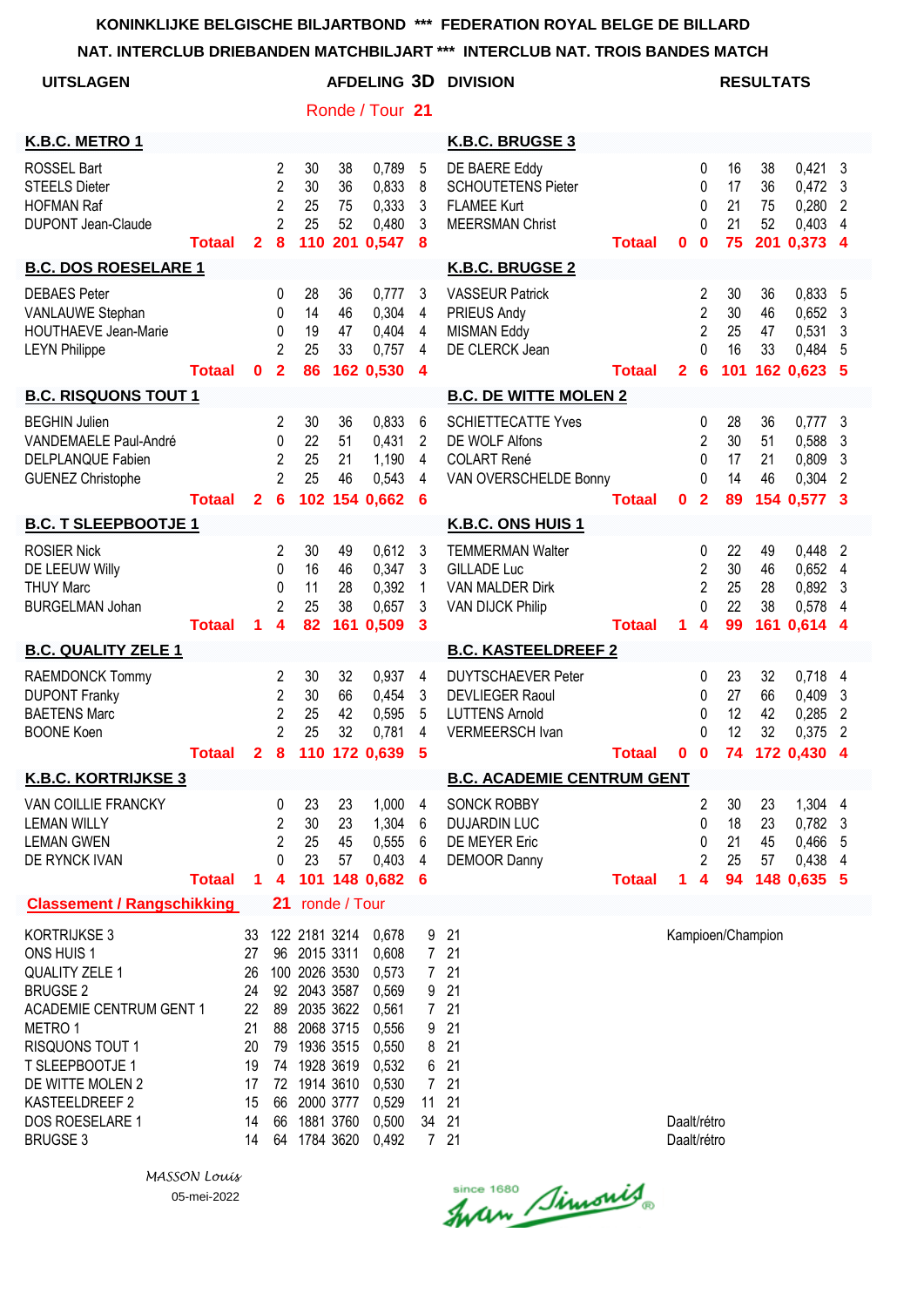#### **NAT. INTERCLUB DRIEBANDEN MATCHBILJART \*\*\* INTERCLUB NAT. TROIS BANDES MATCH**

| <b>UITSLAGEN</b>                                                                               |               |              |                                                                     |                            |                             | Ronde / Tour 21                               |                                                                       | AFDELING 4A DIVISION                                                                             |               |                |                                                                            |                                        | <b>RESULTATS</b>     |                                                       |                                                    |
|------------------------------------------------------------------------------------------------|---------------|--------------|---------------------------------------------------------------------|----------------------------|-----------------------------|-----------------------------------------------|-----------------------------------------------------------------------|--------------------------------------------------------------------------------------------------|---------------|----------------|----------------------------------------------------------------------------|----------------------------------------|----------------------|-------------------------------------------------------|----------------------------------------------------|
| <b>T.B.A. BILJARTPALACE 4</b>                                                                  |               |              |                                                                     |                            |                             |                                               |                                                                       | <b>B.C. MISTER 100 - Lier 7</b>                                                                  |               |                |                                                                            |                                        |                      |                                                       |                                                    |
| <b>ADAMS PATRICK</b><br><b>DIERCKX KEN</b><br><b>BEYENS CHRIS</b><br><b>DIERCKX Jozef</b>      | Totaal        | $\mathbf{2}$ | $\overline{2}$<br>$\overline{2}$<br>$\overline{2}$<br>$\Omega$<br>6 | 25<br>25<br>20<br>13<br>83 | 35<br>31<br>37<br>47        | 0,714<br>0,806<br>0,540<br>0,276<br>150 0,553 | 3<br>5<br>$\overline{4}$<br>2<br>$5\phantom{1}$                       | <b>TRUYTS PETER</b><br>VAN DER MEIREN LUDO<br>VAN HOOL MARC<br><b>AYDIN ALPER</b>                | Totaal        | $\mathbf 0$    | 0<br>$\mathbf{0}$<br>0<br>$\overline{2}$<br>$\overline{2}$                 | 19<br>$\overline{7}$<br>19<br>20<br>65 | 35<br>31<br>37<br>47 | $0,542$ 3<br>0,225<br>0,513<br>0,425<br>150 0,433 4   | $\overline{2}$<br>$\overline{4}$<br>$\overline{2}$ |
| K.B.C. BILJARTVRIENDEN Tu 4                                                                    |               |              |                                                                     |                            |                             |                                               |                                                                       | <b>B.C. BILJART-WORLD 7</b>                                                                      |               |                |                                                                            |                                        |                      |                                                       |                                                    |
| VAN DYCK LUC<br>SMOLDERS AD<br><b>CROLS HUGO</b><br><b>WILLEMSEN PETER</b>                     | <b>Totaal</b> | $\mathbf{0}$ | $\overline{2}$<br>0<br>$\Omega$<br>$\Omega$<br>$\overline{2}$       | 25<br>21<br>14<br>14<br>74 | 40<br>45<br>40<br>59        | 0,625<br>0,466<br>0,350<br>0,237<br>184 0,402 | 3<br>3<br>2<br>$\overline{2}$<br>3                                    | <b>BELLEKENS FRANS</b><br>VAN ROOSBROECK BJORN<br><b>VERMEESCH LUC</b><br><b>OLBRECHTS SVEND</b> | <b>Totaal</b> | $\mathbf{2}$   | 0<br>$\overline{2}$<br>$\overline{2}$<br>$\mathfrak{p}$<br>$6\phantom{1}6$ | 16<br>25<br>20<br>20<br>81             | 40<br>45<br>40<br>59 | $0,400$ 3<br>0,555<br>0,500<br>0,338<br>184 0.440     | 3<br>3<br>3<br>3                                   |
| <b>B.C. LUGO 3</b>                                                                             |               |              |                                                                     |                            |                             |                                               |                                                                       | <b>B.C. DE PLOEG 4</b>                                                                           |               |                |                                                                            |                                        |                      |                                                       |                                                    |
| <b>CAYENBERGHS JEAN</b><br><b>SCHOETERS WILLY</b><br>VAN MECHELEN ARNOLD<br><b>BUELENS JAN</b> | Totaal        | $\mathbf{0}$ | 0<br>$\overline{2}$<br>0<br>$\Omega$<br>$\overline{2}$              | 16<br>22<br>19<br>19<br>76 | 46<br>70<br>50<br>49        | 0,347<br>0,314<br>0,380<br>0,387<br>215 0,353 | 3<br>2<br>$\overline{2}$<br>$\overline{2}$<br>$\overline{\mathbf{3}}$ | <b>BOSCH LUC</b><br><b>DAEMS JAN</b><br><b>JANSSENS KURT</b><br><b>FOURGNY Ronny</b>             | Totaal        | $\overline{2}$ | $\overline{2}$<br>0<br>$\overline{2}$<br>$\overline{2}$<br>6               | 25<br>21<br>20<br>20<br>86             | 46<br>70<br>50<br>49 | 0,543<br>0,300<br>0,400<br>0,408<br>215 0,400         | -3<br>3<br>$\overline{2}$<br>3<br>-3               |
| <b>B.C. DE COECK1</b>                                                                          |               |              |                                                                     |                            |                             |                                               |                                                                       | <b>B.C. BILJART EXPRESS 4</b>                                                                    |               |                |                                                                            |                                        |                      |                                                       |                                                    |
| <b>BAEYENS Alfons</b><br><b>MATTHYS Karel</b><br><b>COECKELBERGS Nino</b><br>VAN MECHELEN René | Totaal        | 1            | 2<br>$\Omega$<br>$\mathfrak{p}$<br>$\Omega$<br>4                    | 25<br>11<br>20<br>19<br>75 | 35<br>27<br>39<br>53<br>154 | 0,714<br>0,407<br>0,512<br>0,358<br>0,487     | 3<br>4<br>4<br>3<br>$\boldsymbol{4}$                                  | POELS Kris<br><b>SCHAERLAEKEN Karel</b><br><b>ROOMS Marc</b><br>VAN DER FLAAS Gustaaf            | Totaal        | 1              | 0<br>$\overline{2}$<br>$\Omega$<br>$\mathfrak{p}$<br>4                     | 19<br>25<br>14<br>20<br>78             | 35<br>27<br>39<br>53 | $0,542$ 3<br>$0,925$ 8<br>0,358<br>0,377<br>154 0,506 | $\overline{2}$<br>4<br>8                           |
| K.B.C. DE GOEIE QUEUE 3                                                                        |               |              |                                                                     |                            |                             |                                               |                                                                       | <b>DRIEB. CLUB DE LEUG 6</b>                                                                     |               |                |                                                                            |                                        |                      |                                                       |                                                    |
| VANHOUT ALDO<br>PROOST EDDY<br>VAN CUYCK ALFONS<br><b>VANHOUT DINO</b>                         |               |              | $\Omega$<br>$\Omega$<br>$\overline{2}$<br>$\Omega$                  | 20<br>23<br>20<br>18       | 61<br>68<br>64<br>50        | 0,327<br>0,338<br>0,312<br>0,360              | 3<br>6<br>4<br>2                                                      | <b>KERREMANS JYRKI</b><br><b>KERREMANS ROLAND</b><br>TÜRKBEN MURAT<br>VAN THIELEN ANDRÉ          |               |                | 2<br>$\overline{2}$<br>$\Omega$<br>$\mathfrak{p}$                          | 25<br>25<br>17<br>20                   | 61<br>68<br>64<br>50 | 0,409 4<br>0,367<br>0,265<br>0,400                    | 3<br>3<br>3                                        |
| VRIJ 0                                                                                         | Totaal        | $\mathbf{0}$ | $\overline{2}$                                                      | 81                         |                             | 243 0,333                                     | 6                                                                     | <b>BILLIARD PROMOTION TEAM 2</b>                                                                 | Totaal        | $\mathbf{2}$   | 6                                                                          | 87                                     |                      | 243 0,358                                             | 4                                                  |

| l                     |                       | ı                          |                                 | ١                     |
|-----------------------|-----------------------|----------------------------|---------------------------------|-----------------------|
| ç<br>ç<br>ç<br>ç<br>ç | ٥<br>٥<br>٥<br>٥<br>٥ | ٥<br>٥<br>٥<br>٥<br>٥<br>٥ | ٥<br>٥<br>٥<br>٥<br>٥<br>ç<br>ç | ٥<br>٥<br>٥<br>ç<br>ç |

| <b>Totaal</b>                     |     |     |               |                 |       |              |     | Totaal |
|-----------------------------------|-----|-----|---------------|-----------------|-------|--------------|-----|--------|
| <b>Classement / Rangschikking</b> |     |     |               | 21 ronde / Tour |       |              |     |        |
| <b>PROMOTION TEAM 2</b>           | 36  | 127 | 1650 2639     |                 | 0.625 | 7            | 19  |        |
| <b>BILJARTPALACE 4</b>            | 32. |     | 115 1627 3000 |                 | 0,542 | 7            | 19  |        |
| DE COECK 1                        | 29  |     | 107 1547 2964 |                 | 0.521 | $\mathbf{7}$ | 19  |        |
| MISTER 100 - Lier 7               | 22  | 91  | 1584 3438     |                 | 0.460 | 6            | -20 |        |
| <b>BILJART EXPRESS 4</b>          | 21  | 79  | 1514 2983     |                 | 0.507 | 8            | 19  |        |
| <b>BILJART-WORLD 7</b>            | 16  | 66  | 1391 3213     |                 | 0,432 | 6            | 19  |        |
| DRIEB. CLUB DE LEUG 6             | 15  | 62  | 1391 3379     |                 | 0.411 | 8            | 19  |        |
| DE PLOEG 4                        | 14  | 68  | 1436 3415     |                 | 0.420 | 5            | 19  |        |
| BILJARTVRIENDEN Tu 4              | 13  | 52  | 1364 3419     |                 | 0,398 | 6            | 19  |        |
| DE GOEIE QUEUE 3                  |     | 37  | 1203 3437     |                 | 0,350 | 8            | 19  |        |
| LUGO <sub>3</sub>                 | 5   | 36  | 1226 3581     |                 | 0,342 | 6            | 19  |        |
| VRIJ 0                            | 0   | 0   | 0             | 0               | 0,000 | 0            | 0   |        |

*MASSON Louis* 05-mei-2022 Since 1680 Simonis

PROMOTION TEAM 2 36 127 1650 2639 0,625 7 19 Kampioen/Champion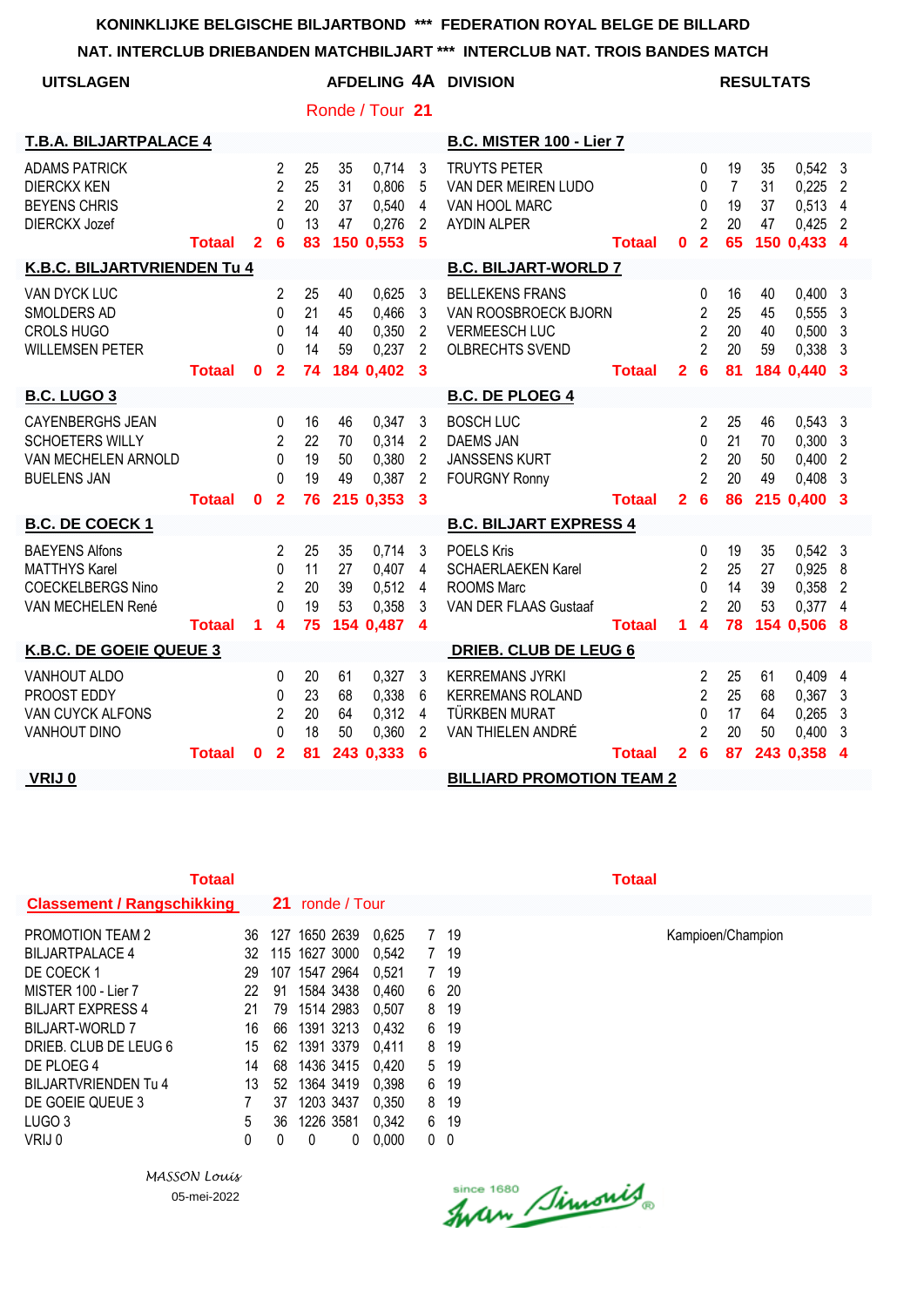| <b>UITSLAGEN</b>                                                                                                                                                                                                                         |               |                                                                    |                                                               |                                  |                                                                                                                                                                        |                                                                                                          |                                                 | AFDELING 4B DIVISION                                                                                                            |               |              |                                                                            |                                  | <b>RESULTATS</b>           |                                                           |                                                        |
|------------------------------------------------------------------------------------------------------------------------------------------------------------------------------------------------------------------------------------------|---------------|--------------------------------------------------------------------|---------------------------------------------------------------|----------------------------------|------------------------------------------------------------------------------------------------------------------------------------------------------------------------|----------------------------------------------------------------------------------------------------------|-------------------------------------------------|---------------------------------------------------------------------------------------------------------------------------------|---------------|--------------|----------------------------------------------------------------------------|----------------------------------|----------------------------|-----------------------------------------------------------|--------------------------------------------------------|
|                                                                                                                                                                                                                                          |               |                                                                    |                                                               |                                  |                                                                                                                                                                        | Ronde / Tour 21                                                                                          |                                                 |                                                                                                                                 |               |              |                                                                            |                                  |                            |                                                           |                                                        |
| <b>B.C. DE COECK 3</b>                                                                                                                                                                                                                   |               |                                                                    |                                                               |                                  |                                                                                                                                                                        |                                                                                                          |                                                 | <b>B.C. K.O.T - MEER 2</b>                                                                                                      |               |              |                                                                            |                                  |                            |                                                           |                                                        |
| VAN ROOIJ Arnoud<br><b>JANSENS Remi</b><br><b>JANSENS Willy</b><br><b>KOKS Piet</b>                                                                                                                                                      | Totaal        | $\mathbf{0}$                                                       | $\Omega$<br>$\Omega$<br>2<br>0<br>$\overline{2}$              | 16<br>16<br>20<br>16<br>68       | 34<br>48<br>61<br>47                                                                                                                                                   | 0,470<br>0,333<br>0,327<br>0,340<br>190 0,357                                                            | 3<br>2<br>3<br>2<br>3                           | <b>HERREWEGHE Victor</b><br><b>VERMEIREN Frans</b><br>VAN DE POEL Marc<br><b>HUIJBREGTS Andre</b>                               | <b>Totaal</b> | $\mathbf{2}$ | 2<br>$\overline{2}$<br>$\mathbf{0}$<br>2<br>$6\phantom{1}6$                | 25<br>25<br>19<br>20<br>89       | 34<br>48<br>61<br>47       | $0,735$ 4<br>0,520<br>0,311<br>0,425<br>190 0.468         | 5<br>2<br>2<br>5                                       |
| <b>T.B.A. BILJARTPALACE 5</b>                                                                                                                                                                                                            |               |                                                                    |                                                               |                                  |                                                                                                                                                                        |                                                                                                          |                                                 | <b>B.C. DE DEKEN 4</b>                                                                                                          |               |              |                                                                            |                                  |                            |                                                           |                                                        |
| <b>HANNOSET KAREL</b><br><b>ADRIAENSEN KAREL</b><br>VAN HOYE RONAN<br><b>EVERS LUC</b>                                                                                                                                                   | <b>Totaal</b> | $\mathbf{0}$                                                       | $\overline{2}$<br>0<br>0<br>$\Omega$<br>$\mathbf{2}$          | 25<br>12<br>13<br>14<br>64       | 35<br>53<br>41<br>46                                                                                                                                                   | 0,714<br>0,226<br>0,317<br>0,304<br>175 0,365                                                            | 6<br>$\overline{2}$<br>$\overline{2}$<br>3<br>6 | <b>VAN GAVERE ERWIN</b><br>VAN LAERE GLENN<br>SINNAEVE CHRIS<br><b>BEUTELS PATRICK</b>                                          | <b>Totaal</b> | $\mathbf{2}$ | 0<br>$\overline{2}$<br>$\overline{2}$<br>$\overline{2}$<br>$6\phantom{1}6$ | 22<br>25<br>20<br>20<br>87       | 35<br>53<br>41<br>46       | 0,628<br>0,471<br>0,487<br>0,434<br>175 0,497 5           | 3<br>5<br>4<br>2                                       |
| <b>B.C. MEERLESE 2</b>                                                                                                                                                                                                                   |               |                                                                    |                                                               |                                  |                                                                                                                                                                        |                                                                                                          |                                                 | <b>B.C. OP DE MEIR 8</b>                                                                                                        |               |              |                                                                            |                                  |                            |                                                           |                                                        |
| VAN OOSTERHOUT JAN<br><b>KRIJNEN ANJO</b><br><b>VANDERHENST GUY</b><br>MACHIELSE TILO                                                                                                                                                    | <b>Totaal</b> | $\mathbf{2}$                                                       | 2<br>$\overline{2}$<br>0<br>2<br>6                            | 25<br>25<br>16<br>20<br>86       | 36<br>40<br>55<br>35                                                                                                                                                   | 0,694<br>0,625<br>0,290<br>0,571<br>166 0,518                                                            | 3<br>5<br>4<br>2<br>5                           | <b>LANGMANS FRANÇOIS</b><br><b>FAES IVO</b><br><b>VINCK MICHEL</b><br><b>MAES Johny</b>                                         | <b>Totaal</b> | $\mathbf 0$  | 0<br>0<br>2<br>$\Omega$<br>$\overline{\mathbf{2}}$                         | 19<br>9<br>20<br>9<br>57         | 36<br>40<br>55<br>35       | 0,527<br>0,225<br>0,363<br>0,257<br>166 0,343 3           | 3<br>2<br>3<br>$\mathbf{1}$                            |
| <b>B.C. BILJART-WORLD 6</b>                                                                                                                                                                                                              |               |                                                                    |                                                               |                                  |                                                                                                                                                                        |                                                                                                          |                                                 | K.B.C. DE GOEIE QUEUE 2                                                                                                         |               |              |                                                                            |                                  |                            |                                                           |                                                        |
| <b>SOETEWYE MICHEL</b><br>VAN DEN BROECK DANIEL<br><b>BISSCHOPS BEN</b><br>ROOSEMONT BERT<br><b>B.C. DE PLOEG 5</b><br><b>KERKHOFS MARK</b>                                                                                              | <b>Totaal</b> | $\mathbf{0}$                                                       | 0<br>$\mathbf{2}$<br>0<br>0<br>$\mathbf{2}$<br>2              | 24<br>25<br>12<br>13<br>74<br>25 | 50<br>56<br>41<br>20<br>57                                                                                                                                             | 0,480<br>0,446<br>0,292<br>0,650<br>167 0,443<br>0,438                                                   | 4<br>2<br>2<br>8<br>8                           | <b>MENS ALBERT</b><br><b>BOLLANSEE EDDY</b><br>DE BAL MICHEL<br><b>DAEMEN FRANK</b><br><b>B.C. DE COECK 2</b><br>VAN DEUREN JAN | <b>Totaal</b> | 2            | 2<br>0<br>2<br>$\overline{2}$<br>6<br>0                                    | 25<br>21<br>20<br>20<br>86<br>22 | 50<br>56<br>41<br>20<br>57 | 0,500, 5<br>0,375<br>0,487<br>1,000<br>167 0,514<br>0,385 | 5<br>5<br>3<br>5                                       |
| <b>VEECKMANS KARL</b><br>PHILIPOOM LUCA<br>VAN HECKE LEO                                                                                                                                                                                 | <b>Totaal</b> | $\mathbf{2}$                                                       | $\overline{2}$<br>0<br>$\overline{2}$<br>6                    | 25<br>18<br>20<br>88             | 59<br>38<br>43                                                                                                                                                         | 0,423<br>0,473<br>0,465<br>197 0,446                                                                     | 3<br>3<br>$\overline{2}$<br>5<br>5              | <b>VERBEEK MARC</b><br><b>VERCAIGNE EDWARD</b><br><b>STESSENS GEERT</b>                                                         | <b>Totaal</b> | $\mathbf 0$  | 0<br>2<br>$\mathbf{0}$<br>$\overline{\mathbf{2}}$                          | 16<br>20<br>15<br>73             | 59<br>38<br>43             | 0,271<br>0,526<br>0,348<br>197 0,370                      | 3<br>3<br>3<br>3<br>3                                  |
| <b>B.C. DE NOORDERKEMPEN 1</b>                                                                                                                                                                                                           |               |                                                                    |                                                               |                                  |                                                                                                                                                                        |                                                                                                          |                                                 | <b>K.B.C. BILJARTVRIENDEN Tu 2</b>                                                                                              |               |              |                                                                            |                                  |                            |                                                           |                                                        |
| <b>MATHYSEN WESLEY</b><br><b>STOOP MARC</b><br><b>ROOMAN ETIENNE</b><br><b>MATHYSEN DANNY</b>                                                                                                                                            | <b>Totaal</b> | $\overline{2}$                                                     | 2<br>$\overline{c}$<br>0<br>$\overline{2}$<br>$6\phantom{1}6$ | 25<br>25<br>10<br>20<br>80       | 26<br>70<br>37<br>56                                                                                                                                                   | 0,961<br>0,357<br>0,270<br>0,357<br>189 0,423                                                            | 5<br>5<br>2<br>$\overline{2}$<br>5              | <b>VERKURINGEN LUC</b><br>STAPPERS RONALD<br>PROOST HERMAN<br>GIJS JOZEF                                                        | <b>Totaal</b> | $\mathbf 0$  | 0<br>0<br>$\overline{2}$<br>$\Omega$<br>$\overline{2}$                     | 10<br>21<br>20<br>19<br>70       | 26<br>70<br>37<br>56       | 0,384<br>0,300<br>0,540<br>0,339<br>189 0,370 6           | $\overline{2}$<br>$\mathbf{3}$<br>$\overline{2}$<br>-6 |
| <b>Classement / Rangschikking</b>                                                                                                                                                                                                        |               |                                                                    | 21                                                            |                                  | ronde / Tour                                                                                                                                                           |                                                                                                          |                                                 |                                                                                                                                 |               |              |                                                                            |                                  |                            |                                                           |                                                        |
| <b>MEERLESE 2</b><br>DE GOEIE QUEUE 2<br>K.O.T - MEER 2<br>DE COECK 2<br>DE DEKEN 4<br>OP DE MEIR 8<br>DE NOORDERKEMPEN 1<br>DE PLOEG 5<br><b>BILJARTVRIENDEN Tu 2</b><br><b>BILJART-WORLD 6</b><br><b>BILJARTPALACE 5</b><br>DE COECK 3 |               | 38<br>32<br>28<br>23<br>22<br>21<br>21<br>20<br>17<br>13<br>9<br>8 | 97<br>86<br>88<br>77<br>74<br>66<br>54<br>58                  |                                  | 128 1786 2880<br>113 1733 3425<br>1661 3419<br>1622 3584<br>87 1620 3490<br>1609 3642<br>80 1615 3585<br>1588 3432<br>1567 3523<br>1538 3477<br>1353 3620<br>1476 3555 | 0,620<br>0,505<br>0,485<br>0,452<br>0,464<br>0,441<br>0,450<br>0,462<br>0,444<br>0,442<br>0,373<br>0,415 | 7<br>6<br>6<br>$\overline{7}$<br>8<br>6<br>8    | 21<br>21<br>21<br>721<br>721<br>721<br>721<br>721<br>21<br>21<br>21<br>21                                                       |               |              |                                                                            |                                  | Kampioen/Champion          |                                                           |                                                        |

*MASSON Louis* 05-mei-2022

Since 1680 Simonis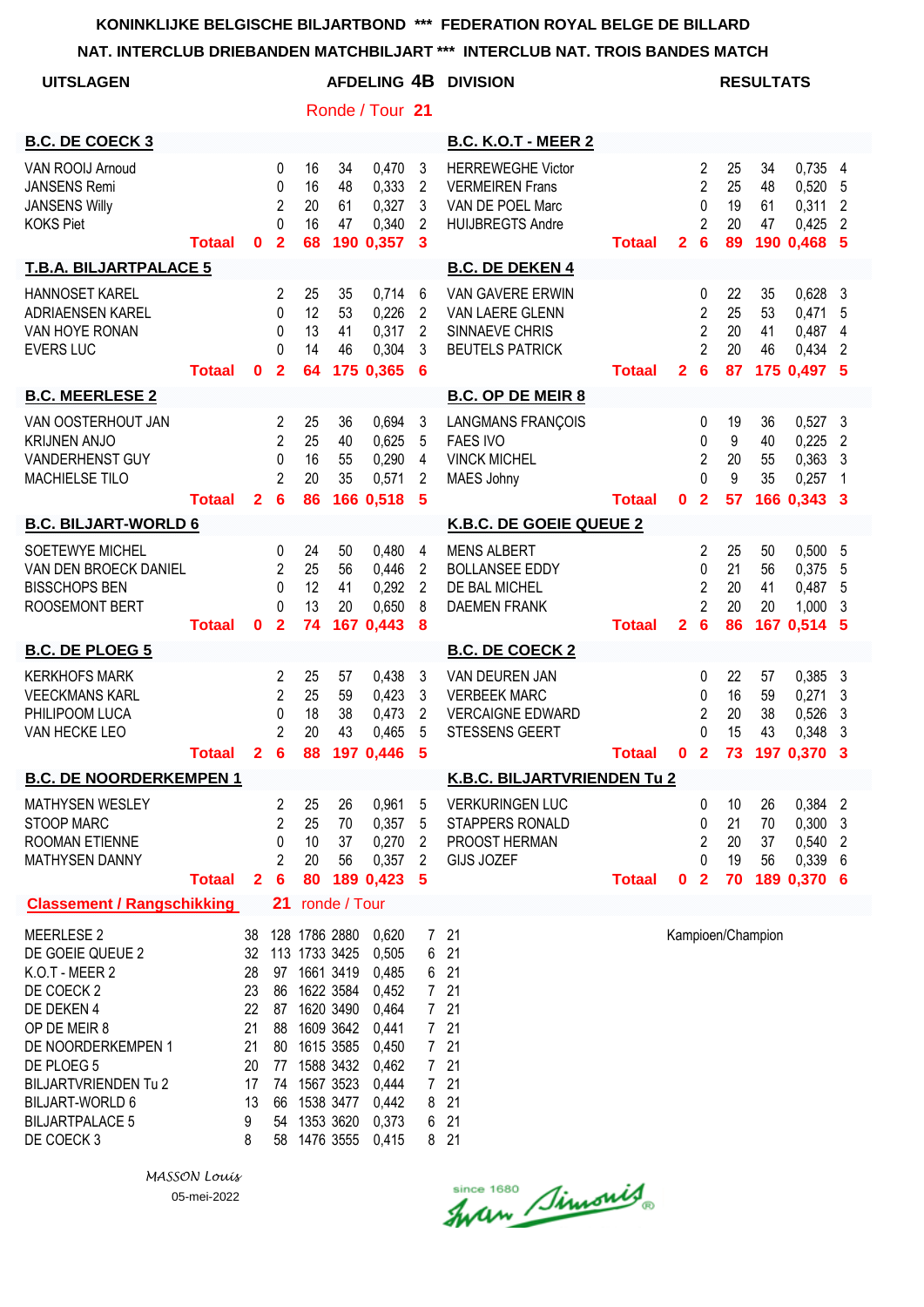**NAT. INTERCLUB DRIEBANDEN MATCHBILJART \*\*\* INTERCLUB NAT. TROIS BANDES MATCH**

| <b>UITSLAGEN</b>                                                                                  |               |                |                                                              |                                     |                       | <b>AFDELING 4C</b>                            |                                      | <b>DIVISION</b>                                                                                 |               |                |                                                                        |                            | <b>RESULTATS</b>      |                                                 |                                                  |
|---------------------------------------------------------------------------------------------------|---------------|----------------|--------------------------------------------------------------|-------------------------------------|-----------------------|-----------------------------------------------|--------------------------------------|-------------------------------------------------------------------------------------------------|---------------|----------------|------------------------------------------------------------------------|----------------------------|-----------------------|-------------------------------------------------|--------------------------------------------------|
|                                                                                                   |               |                |                                                              |                                     |                       | Ronde / Tour 21                               |                                      |                                                                                                 |               |                |                                                                        |                            |                       |                                                 |                                                  |
| <b>ST TRUIDENSE BA 2</b>                                                                          |               |                |                                                              |                                     |                       |                                               |                                      | <b>B.C. T'S PLACE 2</b>                                                                         |               |                |                                                                        |                            |                       |                                                 |                                                  |
| <b>HENDRICKX Marc</b><br><b>METALIDIS Lazaros</b><br>SACRE Johnny<br><b>RUYMEN Edgard</b>         | <b>Totaal</b> | $\overline{2}$ | 2<br>$\Omega$<br>$\overline{2}$<br>$\overline{2}$<br>6       | 25<br>15<br>20<br>20<br>80          | 53<br>49<br>56<br>41  | 0,471<br>0,306<br>0,357<br>0,487<br>199 0,402 | 4<br>3<br>3<br>3<br>4                | VAN DEN RIJSE Steven<br>VAN DER VORST Alain<br><b>LEDEGEN Eric</b><br><b>GRYSOLLE Ronny</b>     | <b>Totaal</b> | 0              | 0<br>$\overline{2}$<br>$\Omega$<br>$\Omega$<br>$\overline{\mathbf{2}}$ | 10<br>25<br>13<br>18<br>66 | 53<br>49<br>56<br>41  | 0,188<br>0,510<br>0,232<br>0,439<br>199 0,331 5 | 1<br>3<br>2<br>5                                 |
| <b>B.C. HERSTALIEN 5</b>                                                                          |               |                |                                                              |                                     |                       |                                               |                                      | <b>K.B.A. SINT NIKLASE 3</b>                                                                    |               |                | <b>Forfait</b>                                                         |                            |                       |                                                 |                                                  |
| <b>DALEMANS Philippe</b><br><b>GROENEN Joël</b><br><b>GUTIERREZ Leandro</b><br><b>QUERCI Raul</b> | <b>Totaal</b> | $\overline{2}$ | 2<br>$\overline{2}$<br>$\overline{2}$<br>$\overline{2}$<br>8 | 0<br>0<br>0<br>$\Omega$<br>$\bf{0}$ | 0<br>0<br>0<br>0<br>0 | 0,000<br>0,000<br>0,000<br>0,000<br>0,000     | 0<br>0<br>0<br>0<br>$\bf{0}$         | <b>CLARYSSE Frankie</b><br><b>HUYBEN Gilbert</b><br>PEVENAGE Killian<br><b>PEVENAGE Patrick</b> | <b>Totaal</b> | 0              | 0<br>$\mathbf{0}$<br>$\mathbf{0}$<br>$\Omega$<br>$\mathbf{0}$          | 0<br>0<br>0<br>0<br>0      | 0<br>0<br>0<br>0<br>0 | 0,000<br>0,000<br>0,000<br>0,000<br>0,000       | $\mathbf 0$<br>0<br>0<br>$\mathbf 0$<br>$\bf{0}$ |
| <b>B.C. OP DE MEIR 9</b>                                                                          |               |                |                                                              |                                     |                       |                                               |                                      | K.B.C. COURONNE Royale 3                                                                        |               |                |                                                                        |                            |                       |                                                 |                                                  |
| <b>VANDEVELDE Kurt</b><br>VAN CAMP Freddy<br>VAN DAEL Fred<br><b>SCHURMANN Jack</b>               |               |                | 0<br>$\overline{2}$<br>$\Omega$<br>$\Omega$                  | 19<br>25<br>17<br>14                | 29<br>33<br>41<br>39  | 0,655<br>0,757<br>0,414<br>0,358              | 5<br>83<br>3<br>3                    | <b>CEULEMANS Benny</b><br>VAN LAETHEM Rudi<br><b>SAEIJS Alain</b><br><b>DUSON Thierry</b>       |               |                | 2<br>0<br>$\overline{c}$<br>$\overline{2}$                             | 25<br>23<br>20<br>20       | 29<br>33<br>41<br>39  | 0,862<br>0,696<br>0,487<br>0,512                | 4<br>4<br>4<br>4                                 |
|                                                                                                   | <b>Totaal</b> | $\mathbf{0}$   | $\overline{2}$                                               | 75                                  |                       | 142 0,528                                     | 83                                   |                                                                                                 | <b>Totaal</b> | $\overline{2}$ | $6\phantom{1}6$                                                        | 88                         |                       | 142 0.619 4                                     |                                                  |
| <b>DRIEB. CLUB DE LEUG 5</b>                                                                      |               |                |                                                              |                                     |                       |                                               |                                      | K.B.C. BILJARTVRIENDEN Tu 3                                                                     |               |                |                                                                        |                            |                       |                                                 |                                                  |
| <b>CLAESEN DIRK</b><br>DE CAE LUC<br><b>DILLEN FRANK</b><br><b>BOEY LUCAS</b>                     | <b>Totaal</b> | $\mathbf{0}$   | $\mathbf{2}$<br>$\Omega$<br>0<br>$\Omega$<br>$\overline{2}$  | 25<br>21<br>19<br>15<br>80          | 27<br>50<br>61<br>57  | 0,925<br>0,420<br>0,311<br>0,263<br>195 0,410 | 5<br>2<br>3<br>$\overline{2}$<br>5   | <b>VOLDERS MARIO</b><br><b>VERBEEK CYRIEL</b><br><b>NUYENS RONNY</b><br><b>GEUDENS LUDO</b>     | <b>Totaal</b> | $\mathbf{2}$   | $\Omega$<br>2<br>$\overline{2}$<br>$\overline{2}$<br>6                 | 16<br>25<br>20<br>20<br>81 | 27<br>50<br>61<br>57  | 0,592<br>0,500<br>0,327<br>0,350<br>195 0,415   | 3<br>3<br>7<br>4<br>7                            |
| <b>B.C. BILJART EXPRESS 5</b>                                                                     |               |                |                                                              |                                     |                       |                                               |                                      | <b>B.C. BILJART-WORLD 8</b>                                                                     |               |                |                                                                        |                            |                       |                                                 |                                                  |
| VAN DOOREN Maurice<br><b>CRUZ Antonio</b><br>ZAGERS Rony<br><b>SNEYERS Eric</b>                   |               |                | 0<br>0<br>$\overline{2}$<br>$\overline{2}$<br>4              | 16<br>14<br>20<br>20<br>70          | 53<br>35<br>32<br>54  | 0,301<br>0,400<br>0,625<br>0,370              | 3<br>4<br>3<br>3<br>$\boldsymbol{4}$ | <b>VROEMANS Koen</b><br><b>VROEMANS Geert</b><br><b>WIJNS Herman</b><br><b>VROEMANS Frans</b>   |               |                | 2<br>$\overline{2}$<br>$\Omega$<br>$\Omega$<br>4                       | 25<br>25<br>19<br>17       | 53<br>35<br>32<br>54  | 0,471<br>0,714<br>0,593<br>0,314                | 3<br>5<br>3<br>3                                 |
| VRIJ 5                                                                                            | <b>Totaal</b> | 1              |                                                              |                                     |                       | 174 0,402                                     |                                      | <b>B.C. AVENUE 2</b>                                                                            | <b>Totaal</b> | 1.             |                                                                        | 86                         |                       | 174 0,494                                       | 5                                                |

| <b>Totaal</b>                     |     |     |                 |   |       |                |      | <b>Totaal</b> |
|-----------------------------------|-----|-----|-----------------|---|-------|----------------|------|---------------|
| <b>Classement / Rangschikking</b> |     |     | 21 ronde / Tour |   |       |                |      |               |
| OP DE MEIR 9                      | 31  |     | 105 1593 2984   |   | 0.533 | 83             | -19  |               |
| <b>COURONNE Royale 3</b>          | 30  | 108 | 1567 2665       |   | 0,587 | 9              | 19   |               |
| BILJARTVRIENDEN Tu 3              | 24  | 90  | 1587 3321       |   | 0,477 |                | 720  |               |
| AVENUE 2                          | 24  | 89  | 1436 3160       |   | 0,454 | 8              | 19   |               |
| DRIEB. CLUB DE LEUG 5             | 23. | 86  | 1474 3126       |   | 0,471 | 8              | -19  |               |
| BILJART-WORLD 8                   | 21  | 83  | 1479 3131       |   | 0.472 | 6              | 19   |               |
| <b>BILJART EXPRESS 5</b>          | 21  | 80  | 1443 3117       |   | 0,462 | $\overline{7}$ | -19  |               |
| <b>HERSTALIEN 5</b>               | 17  | 68  | 1291 2914       |   | 0,443 | $7^{\circ}$    | 19   |               |
| ST TRUIDENSE BA 2                 | 8   |     | 52 1276 3457    |   | 0,369 | $7\phantom{.}$ | -19  |               |
| T'S PLACE 2                       | 8   | 45  | 1292 3581       |   | 0,360 | $7^{\circ}$    | 19   |               |
| SINT NIKLASE 3                    | 3   | 34  | 1123 3230       |   | 0,347 |                | 7 19 |               |
| VRIJ 5                            | 0   | 0   | 0               | 0 | 0,000 | 0              | 0    |               |

*MASSON Louis* 05-mei-2022

Kampioen/Champion

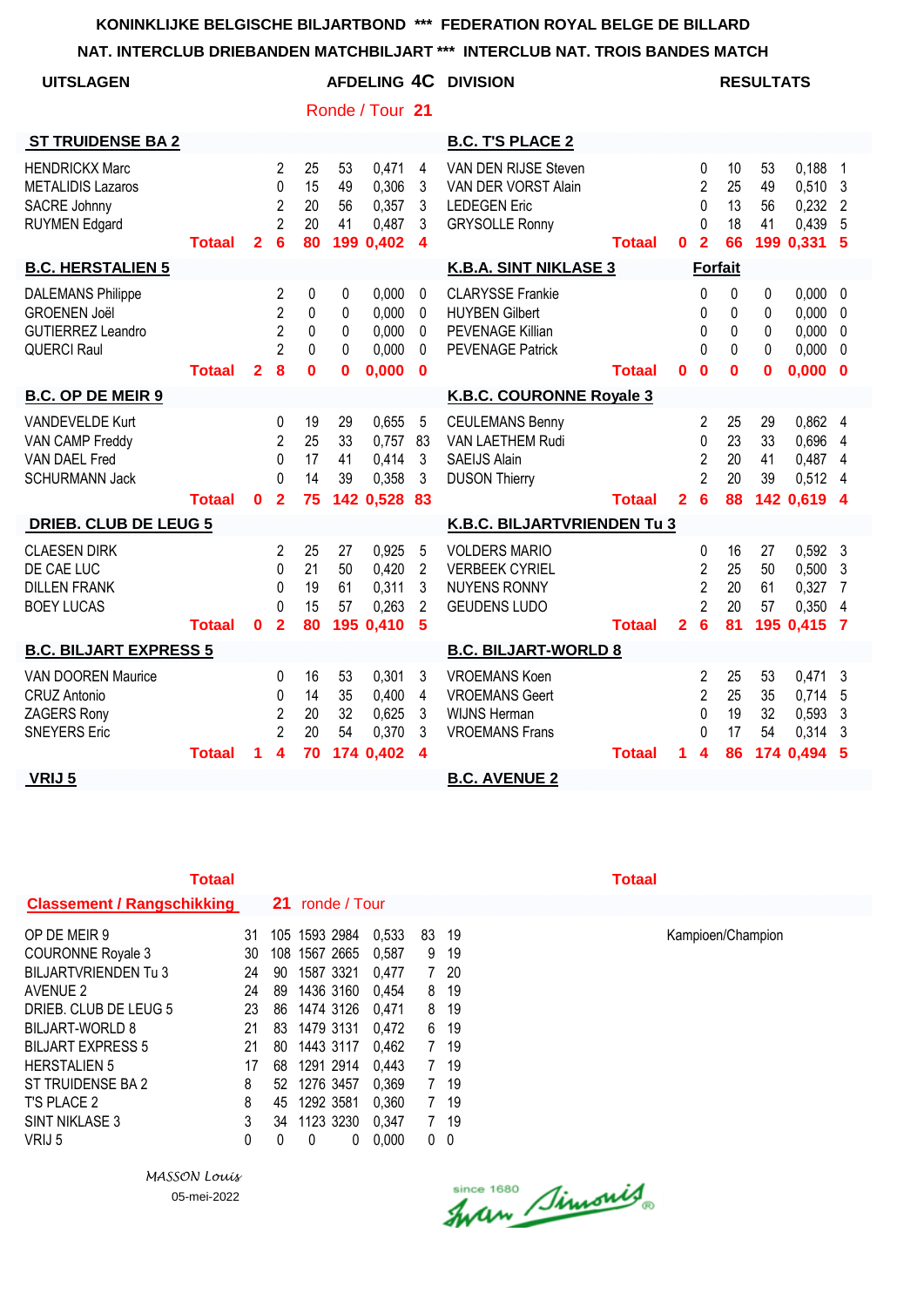| NAT. INTERCLUB DRIEBANDEN MATCHBILJART *** INTERCLUB NAT. TROIS BANDES MATCH                                                                                                                                                               |               |                                                                                  |                                                                           |                                                                                                                                                                                                   |                      |                                                                                                          |                                                                                          |                                                                                                       |               |              |                                         |                                                    |                      |                                                                 |                                              |
|--------------------------------------------------------------------------------------------------------------------------------------------------------------------------------------------------------------------------------------------|---------------|----------------------------------------------------------------------------------|---------------------------------------------------------------------------|---------------------------------------------------------------------------------------------------------------------------------------------------------------------------------------------------|----------------------|----------------------------------------------------------------------------------------------------------|------------------------------------------------------------------------------------------|-------------------------------------------------------------------------------------------------------|---------------|--------------|-----------------------------------------|----------------------------------------------------|----------------------|-----------------------------------------------------------------|----------------------------------------------|
| <b>UITSLAGEN</b>                                                                                                                                                                                                                           |               |                                                                                  |                                                                           |                                                                                                                                                                                                   |                      |                                                                                                          |                                                                                          | <b>AFDELING 4D DIVISION</b>                                                                           |               |              |                                         |                                                    | <b>RESULTATS</b>     |                                                                 |                                              |
|                                                                                                                                                                                                                                            |               |                                                                                  |                                                                           |                                                                                                                                                                                                   |                      | Ronde / Tour 21                                                                                          |                                                                                          |                                                                                                       |               |              |                                         |                                                    |                      |                                                                 |                                              |
| <b>B.C. AVENUE 1</b>                                                                                                                                                                                                                       |               |                                                                                  |                                                                           |                                                                                                                                                                                                   |                      |                                                                                                          |                                                                                          | K.B.C. ARGOS - WESTVELD 1                                                                             |               |              |                                         |                                                    |                      |                                                                 |                                              |
| <b>STOCK KRIS</b><br><b>DUMEZ FRANS</b><br>DE WOLF LEO<br><b>SAERENS CHARLES</b>                                                                                                                                                           | <b>Totaal</b> | $\mathbf{2}$                                                                     | $\overline{2}$<br>$\overline{2}$<br>$\overline{2}$<br>$\overline{2}$<br>8 | 25<br>25<br>20<br>20<br>90                                                                                                                                                                        | 49<br>34<br>32<br>18 | 0,510<br>0,735<br>0,625<br>1,111<br>133 0,676                                                            | $\mathbf{3}$<br>3<br>5<br>6<br>6                                                         | <b>BAELE EDMOND</b><br><b>WILLEMS RAYMOND</b><br><b>STRIJPENS LUCIEN</b><br><b>GANDOLFO SALVATORE</b> | <b>Totaal</b> | $\mathbf 0$  | 0<br>0<br>0<br>$\Omega$<br>$\mathbf{0}$ | 19<br>15<br>18<br>5<br>57                          | 49<br>34<br>32<br>18 | $0,387$ 3<br>0,441<br>0,562 4<br>0,277<br>133 0,428 4           | 2<br>$\overline{2}$                          |
| <b>B.C. DE WITTE MOLEN 3</b>                                                                                                                                                                                                               |               |                                                                                  |                                                                           |                                                                                                                                                                                                   |                      |                                                                                                          |                                                                                          | <b>B.C. T SLEEPBOOTJE 2</b>                                                                           |               |              |                                         |                                                    |                      |                                                                 |                                              |
| VAN HOYLANDT ROGER<br>DE COSTER LUC<br>DE SAEGER DANY<br><b>SIROIT Davy</b>                                                                                                                                                                | <b>Totaal</b> | $\mathbf{2}$                                                                     | $\overline{2}$<br>$\overline{2}$<br>$\overline{2}$<br>$\overline{2}$<br>8 | 25<br>25<br>20<br>20<br>90                                                                                                                                                                        | 38<br>38<br>11<br>40 | 0,657<br>0,657<br>1,818<br>0,500<br>127 0,708                                                            | 6<br>5<br>6<br>$\overline{2}$<br>6                                                       | VAN GELDER KEVIN<br><b>BOERJAN PIERRE</b><br><b>VERGULT FRANCOIS</b><br>DE WITTE FRANKY               | <b>Totaal</b> | $\mathbf{0}$ | 0<br>0<br>0<br>$\Omega$<br>$\mathbf{0}$ | 15<br>12<br>$\overline{4}$<br>$\overline{7}$<br>38 | 38<br>38<br>11<br>40 | 0,394 2<br>$0,315$ 2<br>$0,363$ 2<br>0,175<br>127 0.299 2       | $\overline{\phantom{1}}$                     |
| K.B.C. METRO 3                                                                                                                                                                                                                             |               |                                                                                  |                                                                           |                                                                                                                                                                                                   |                      |                                                                                                          |                                                                                          | <b>B.C. T SLEEPBOOTJE 3</b>                                                                           |               |              |                                         |                                                    |                      |                                                                 |                                              |
| <b>WULFRANCK Luc</b><br><b>LAMBOTTE Rik</b><br><b>CAUDRON Bjorn</b><br>DE PAUW Lucien                                                                                                                                                      | <b>Totaal</b> | $\mathbf{2}$                                                                     | 2<br>$\overline{2}$<br>$\overline{2}$<br>$\Omega$<br>6                    | 25<br>25<br>20<br>18<br>88                                                                                                                                                                        | 70<br>56<br>58<br>66 | 0,357<br>0,446<br>0,344<br>0,272<br>250 0,352 3                                                          | 3<br>3<br>$\mathbf{3}$<br>3                                                              | <b>PAUWELS Paul</b><br><b>ROSIER Peter</b><br><b>NOPPE Robert</b><br><b>JANSSENS Dirk</b>             | <b>Totaal</b> | $\mathbf 0$  | 0<br>0<br>0<br>2<br>$\overline{2}$      | 22<br>20<br>15<br>20<br>77                         | 70<br>56<br>58<br>66 | $0,314$ 2<br>$0,357$ 2<br>$0,258$ 2<br>$0,303$ 2<br>250 0,308 2 |                                              |
| <b>OOSTENDSE B.A. 2</b>                                                                                                                                                                                                                    |               |                                                                                  |                                                                           |                                                                                                                                                                                                   |                      |                                                                                                          |                                                                                          | K.B.C. EEKLOSE 3                                                                                      |               |              |                                         |                                                    |                      |                                                                 |                                              |
| PLOVIE HERBERT<br><b>DETRENOYE Christian</b><br><b>LINTHOUT FREDDY</b><br>VAN BOGAERT MARC                                                                                                                                                 | <b>Totaal</b> | $\overline{2}$                                                                   | 2<br>$\overline{2}$<br>$\overline{2}$<br>$\overline{2}$<br>8              | 25<br>25<br>20<br>20<br>90                                                                                                                                                                        | 36<br>56<br>37<br>49 | 0,694<br>0,446<br>0,540<br>0,408<br>178 0,505                                                            | 5<br>4<br>3<br>5<br>5                                                                    | <b>WELVAERT YVES</b><br><b>CLAERHOUT Robin</b><br>VAN ACKER JOHAN<br>DE LETTER SANDRA                 | <b>Totaal</b> | $\mathbf 0$  | 0<br>0<br>0<br>$\Omega$<br>$\mathbf 0$  | 15<br>20<br>11<br>11<br>57                         | 36<br>56<br>37<br>49 | 0,416<br>$0,357$ 3<br>0,297<br>0,224<br>178 0,320 3             | $_{3}$<br>$\overline{2}$<br>3                |
| <b>K.B.C. EEKLOSE 2</b>                                                                                                                                                                                                                    |               |                                                                                  |                                                                           |                                                                                                                                                                                                   |                      |                                                                                                          |                                                                                          | K.B.C. GILDE HOGER OP 3                                                                               |               |              |                                         |                                                    |                      |                                                                 |                                              |
| VAN DE VOORDE Johan<br>DE BAETS Ronny<br><b>GEVAERT Michel</b><br><b>BAUMGARTE Cees</b>                                                                                                                                                    | <b>Totaal</b> | 2 <sup>1</sup>                                                                   | 2<br>$\overline{c}$<br>0<br>$\overline{2}$<br>6                           | 25<br>25<br>19<br>20<br>89                                                                                                                                                                        | 17<br>56<br>46<br>43 | 1,470<br>0,446<br>0,413<br>0,465<br>162 0,549 5                                                          | 5<br>5<br>3<br>4                                                                         | <b>VERCAEMERE Jaak</b><br><b>VION Mark</b><br><b>CARDOEN Kurt</b><br><b>DUJARDIN Jean-Pierre</b>      | <b>Totaal</b> |              | 0<br>0<br>2<br>0<br>0 <sub>2</sub>      | 5<br>19<br>20<br>18                                | 17<br>56<br>46<br>43 | $0,294$ 3<br>0,339<br>0,434<br>0,418<br>62 162 0,382 5          | $\overline{\mathbf{3}}$<br>$\mathbf{3}$<br>5 |
| <b>B.C. NIVELLOIS 1</b>                                                                                                                                                                                                                    |               |                                                                                  |                                                                           |                                                                                                                                                                                                   |                      |                                                                                                          |                                                                                          | <b>K.B.A. SINT NIKLASE 2</b>                                                                          |               |              |                                         |                                                    |                      |                                                                 |                                              |
| <b>HARDY Daniel</b><br><b>FURST Guy</b><br><b>BOULANGER Jean-Claude</b><br><b>DEREDE Patrick</b>                                                                                                                                           | <b>Totaal</b> | $\mathbf{2}$                                                                     | 0<br>1<br>2<br>$\overline{2}$<br>$5\phantom{1}$                           | 20<br>25<br>20<br>20<br>85                                                                                                                                                                        | 42<br>43<br>35<br>52 | 0,476<br>0,581<br>0,571<br>0,384<br>172 0,494                                                            | 2<br>5<br>4<br>5<br>$\overline{\mathbf{5}}$                                              | <b>VERHOFSTADT Eddy</b><br><b>D'HAENS Peter</b><br><b>HEERWEGH Robert</b><br><b>HEERWEGH Erik</b>     | <b>Totaal</b> | $\mathbf 0$  | 2<br>1<br>0<br>0<br>$\mathbf{3}$        | 25<br>25<br>14<br>10<br>74                         | 42<br>43<br>35<br>52 | 0,595 4<br>0,581 2<br>$0,400$ 3<br>$0,192$ 2<br>172 0,430 4     |                                              |
| <b>Classement / Rangschikking</b>                                                                                                                                                                                                          |               |                                                                                  | 21                                                                        |                                                                                                                                                                                                   | ronde / Tour         |                                                                                                          |                                                                                          |                                                                                                       |               |              |                                         |                                                    |                      |                                                                 |                                              |
| OOSTENDSE B.A. 2<br>DE WITTE MOLEN 3<br><b>AVENUE 1</b><br>EEKLOSE 3<br>EEKLOSE 2<br><b>SINT NIKLASE 2</b><br>NIVELLOIS <sub>1</sub><br>T SLEEPBOOTJE 3<br>T SLEEPBOOTJE 2<br>ARGOS - WESTVELD 1<br>GILDE HOGER OP 3<br>METRO <sub>3</sub> |               | 33<br>31<br>31<br>28<br>27<br>27<br>21<br>14<br>13<br>10<br>10<br>$\overline{7}$ |                                                                           | 116 1731 3686<br>118 1747 3237<br>115 1746 3424<br>98 1697 3733<br>106 1700 3475<br>102 1679 3631<br>86 1614 3998<br>58 1390 4150<br>61 1427 4133<br>55 1472 4072<br>51 1435 4008<br>42 1350 3923 |                      | 0,469<br>0,539<br>0,509<br>0,454<br>0,489<br>0,462<br>0,403<br>0,334<br>0,345<br>0,361<br>0,358<br>0,344 | 8<br>9<br>$7^{\circ}$<br>8<br>8<br>6<br>8<br>6<br>$6\phantom{.0}$<br>6<br>5 <sup>5</sup> | 21<br>21<br>21<br>21<br>21<br>21<br>721<br>21<br>21<br>21<br>21<br>21                                 |               |              |                                         |                                                    | Kampioen/Champion    |                                                                 |                                              |

Since 1680 Simonis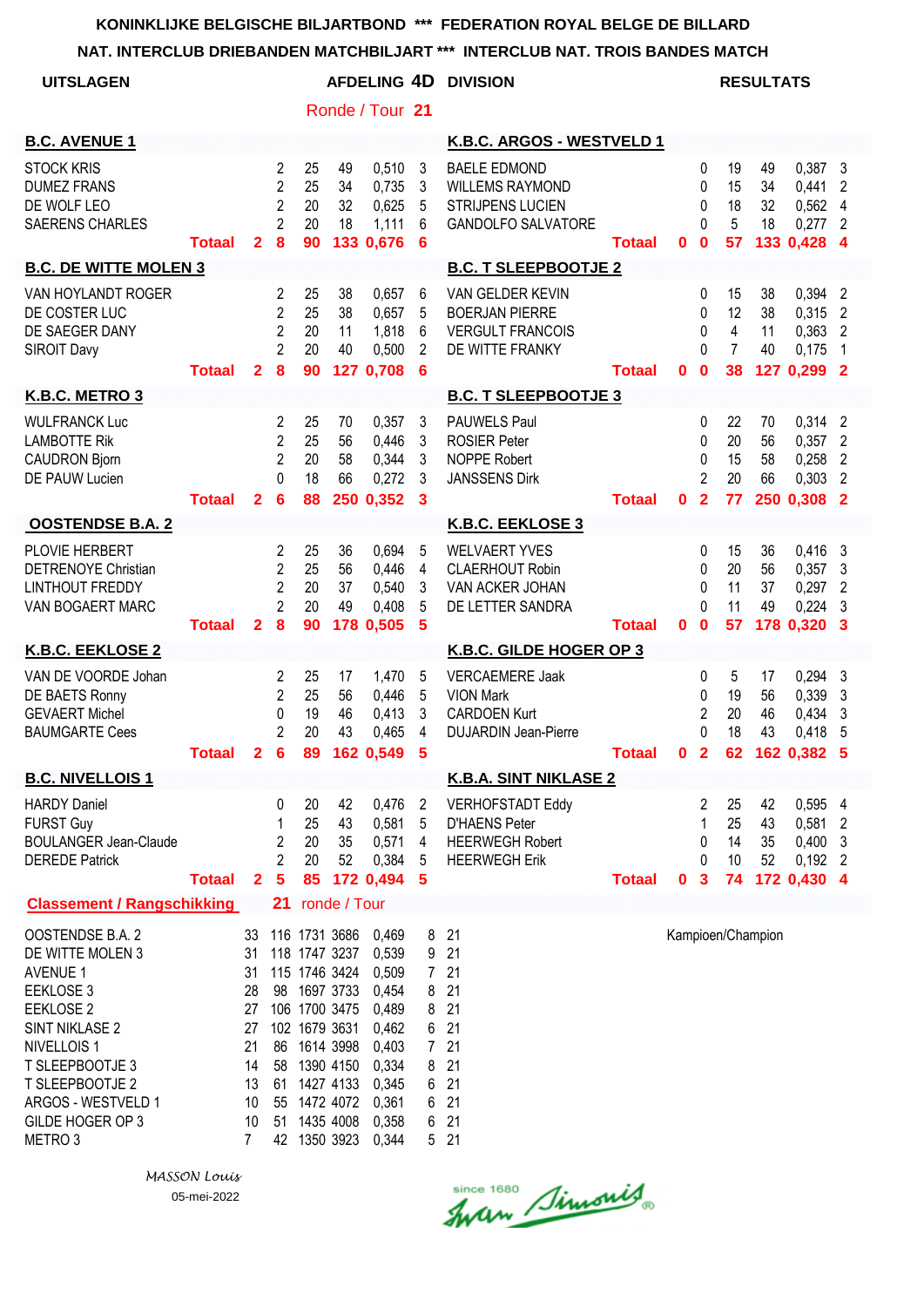**NAT. INTERCLUB DRIEBANDEN MATCHBILJART \*\*\* INTERCLUB NAT. TROIS BANDES MATCH**

| <u>NAT. INTERGLUB DRIEBANDEN MATGABILJAR I</u>                                                                                                                                                                                  |               |                                                                      |                                                              |                            | INTERULUD NAT. TRUIS DANDES MATUM                                                                                                                                                     |                                                                                                          |                                                                                                                 |                                                                                                            |               |              |                                                                           |                            |                             |                                                        |                                                  |
|---------------------------------------------------------------------------------------------------------------------------------------------------------------------------------------------------------------------------------|---------------|----------------------------------------------------------------------|--------------------------------------------------------------|----------------------------|---------------------------------------------------------------------------------------------------------------------------------------------------------------------------------------|----------------------------------------------------------------------------------------------------------|-----------------------------------------------------------------------------------------------------------------|------------------------------------------------------------------------------------------------------------|---------------|--------------|---------------------------------------------------------------------------|----------------------------|-----------------------------|--------------------------------------------------------|--------------------------------------------------|
| <b>UITSLAGEN</b>                                                                                                                                                                                                                |               |                                                                      |                                                              |                            |                                                                                                                                                                                       | <b>AFDELING 4E</b>                                                                                       |                                                                                                                 | <b>DIVISION</b>                                                                                            |               |              |                                                                           |                            | <b>RESULTATS</b>            |                                                        |                                                  |
|                                                                                                                                                                                                                                 |               |                                                                      |                                                              |                            |                                                                                                                                                                                       | Ronde / Tour 21                                                                                          |                                                                                                                 |                                                                                                            |               |              |                                                                           |                            |                             |                                                        |                                                  |
| <b>OOSTENDSE B.A. 3</b>                                                                                                                                                                                                         |               |                                                                      |                                                              |                            |                                                                                                                                                                                       |                                                                                                          |                                                                                                                 | K.B.C. BRUGSE 4                                                                                            |               |              |                                                                           |                            |                             |                                                        |                                                  |
| <b>BAERT RONY</b><br>THOMAS PETER<br><b>TRATSAERT DANIEL</b><br><b>SCHLAPA HARALD</b>                                                                                                                                           | <b>Totaal</b> | $\mathbf{2}$                                                         | 2<br>$\overline{2}$<br>$\overline{2}$<br>$\overline{2}$<br>8 | 25<br>25<br>20<br>20<br>90 | 52<br>38<br>48<br>31                                                                                                                                                                  | 0,480<br>0,657<br>0,416<br>0,645<br>169 0,532                                                            | 2<br>3<br>$\overline{2}$<br>3<br>$\mathbf{3}$                                                                   | <b>GHAZAL AHMAD</b><br><b>BOECKAERT ERIC</b><br><b>ROGIERS MARC</b><br>VERCRUYSSE JOHAN                    | <b>Totaal</b> | 0            | 0<br>0<br>$\mathbf{0}$<br>$\Omega$<br>$\bf{0}$                            | 17<br>22<br>8<br>10<br>57  | 52<br>38<br>48<br>31        | 0,326<br>0,578<br>0,166<br>0,322<br>169 0,337 4        | 4<br>3<br>$\overline{2}$<br>-3                   |
| <b>OOSTENDSE B.A. 4</b>                                                                                                                                                                                                         |               |                                                                      |                                                              |                            |                                                                                                                                                                                       |                                                                                                          |                                                                                                                 | <b>K.B.C. KORTRIJKSE 4</b>                                                                                 |               |              |                                                                           |                            |                             |                                                        |                                                  |
| <b>GOEMAERE YVES</b><br>HACKE JEAN-MARIE<br>ROELS JAN<br><b>HELSMOORTEL RIK</b>                                                                                                                                                 | <b>Totaal</b> | 1                                                                    | 0<br>$\overline{2}$<br>0<br>2<br>4                           | 22<br>25<br>17<br>20<br>84 | 46<br>42<br>55<br>29                                                                                                                                                                  | 0,478<br>0,595<br>0,309<br>0,689<br>172 0,488                                                            | 3<br>$\overline{4}$<br>2<br>$\overline{4}$<br>$\boldsymbol{4}$                                                  | DENOULET JOHAN<br><b>LOOSVELDT FRANK</b><br>VERCOUILLIE JOSÉ<br>MONSOREZ MICHEL                            | <b>Totaal</b> | 1.           | 2<br>$\mathbf 0$<br>$\overline{2}$<br>$\Omega$<br>$\overline{\mathbf{4}}$ | 25<br>15<br>20<br>11<br>71 | 46<br>42<br>55<br>29        | 0,543<br>0,357<br>0,363<br>0,379<br>172 0,412 5        | 5<br>2<br>3<br>$\overline{2}$                    |
| K.B.C. ONS HUIS 2                                                                                                                                                                                                               |               |                                                                      |                                                              |                            |                                                                                                                                                                                       |                                                                                                          |                                                                                                                 | K.B.C. METRO 2                                                                                             |               |              |                                                                           |                            |                             |                                                        |                                                  |
| MANGELINCKX Nico<br><b>BRENDERS Thierry</b><br>DE WIN Guy<br>DE WEVER Koen                                                                                                                                                      | <b>Totaal</b> | $\mathbf{2}$                                                         | 2<br>$\overline{2}$<br>$\overline{2}$<br>0<br>6              | 25<br>25<br>20<br>18<br>88 | 45<br>28<br>43<br>44                                                                                                                                                                  | 0,555<br>0,892<br>0,465<br>0,409<br>160 0,550                                                            | 4<br>$6\phantom{.}6$<br>4<br>3<br>6                                                                             | <b>VANPETEGHEM Alex</b><br><b>CAUDRON Danny</b><br><b>LEURIDON Jean-Pierre</b><br><b>BAETE Jean-Pierre</b> | <b>Totaal</b> | $\mathbf{0}$ | $\mathbf{0}$<br>$\mathbf{0}$<br>0<br>$\overline{2}$<br>$\overline{2}$     | 22<br>22<br>18<br>20<br>82 | 45<br>28<br>43<br>44        | 0,488<br>0,785<br>0,418<br>0,454<br>160 0.512          | 4<br>5<br>3<br>4<br>5                            |
| <b>K.B.C. KORTRIJKSE 5</b>                                                                                                                                                                                                      |               |                                                                      |                                                              |                            |                                                                                                                                                                                       |                                                                                                          |                                                                                                                 | <b>B.C. DE GOUDEN SLEUTEL 2</b>                                                                            |               |              |                                                                           |                            |                             |                                                        |                                                  |
| <b>NUYTTENS GINO</b><br>NICHELSON Didier<br><b>LANDRIEU JAN</b><br>ROGIERS Jacques                                                                                                                                              | Totaal        | $\bf{0}$                                                             | 0<br>1<br>0<br>$\mathfrak{p}$<br>3                           | 18<br>25<br>15<br>20<br>78 | 41<br>44<br>58<br>46<br>189                                                                                                                                                           | 0,439<br>0,568<br>0,258<br>0,434<br>0,412                                                                | 2<br>3<br>$\mathbf{1}$<br>$\overline{2}$<br>3                                                                   | <b>BAETSLE PETER</b><br>DE DEYNE Firmin<br>DE WEIRDT JEAN-MARIE<br>DE PREST ALEX                           | <b>Totaal</b> | $\mathbf{2}$ | 2<br>1<br>$\overline{2}$<br>$\Omega$<br>5                                 | 25<br>25<br>20<br>19<br>89 | 41<br>44<br>58<br>46<br>189 | 0,609<br>0,568<br>0,344<br>0,413<br>0,470              | 6<br>3<br>2<br>3<br>6                            |
| K.B.C. GILDE HOGER OP 2                                                                                                                                                                                                         |               |                                                                      |                                                              |                            |                                                                                                                                                                                       |                                                                                                          |                                                                                                                 | <b>B.C. QUALITY ZELE 2</b>                                                                                 |               |              |                                                                           |                            |                             |                                                        |                                                  |
| <b>HOUSSIN Mario</b><br><b>COUSSEMENT Wim</b><br><b>DEVRIENDT Bart</b><br><b>CALLAERT Alain</b>                                                                                                                                 |               |                                                                      | 0<br>$\overline{c}$<br>$\overline{c}$<br>$\overline{2}$      | 22<br>25<br>20<br>20       | 63<br>53<br>48<br>57                                                                                                                                                                  | 0,349<br>0,471<br>0,416<br>0,350<br>Totaal 2 6 87 221 0,393 3                                            | 3<br>3<br>3<br>3                                                                                                | <b>BOONE Leo</b><br><b>BOCKLANDT Martin</b><br>DE PAEPE Dirk<br>DE RYCKE Luc                               | <b>Totaal</b> |              | $\overline{c}$<br>$\mathbf 0$<br>0<br>$\Omega$                            | 25<br>16<br>13<br>18       | 63<br>53<br>48<br>57        | 0,396<br>0,301<br>0,270<br>0,315<br>0 2 72 221 0,325 3 | 3<br>3<br>2<br>3                                 |
| <b>B.C. TOURNAI 1</b>                                                                                                                                                                                                           |               |                                                                      |                                                              |                            |                                                                                                                                                                                       |                                                                                                          |                                                                                                                 | K.B.C. EEKLOSE 4                                                                                           |               |              |                                                                           |                            |                             |                                                        |                                                  |
| <b>GODEFROIDT Fréderic</b><br><b>MILLET Michel</b><br>PAPRZYCKI Laurent<br><b>BRUYERE Michel</b>                                                                                                                                | <b>Totaal</b> | $\mathbf{2}$                                                         | 2<br>2<br>2<br>2<br>$\boldsymbol{8}$                         | 25<br>25<br>20<br>20<br>90 | 26<br>49<br>33<br>56                                                                                                                                                                  | 0,961<br>0,510<br>0,606<br>0,357<br>164 0,548                                                            | 4<br>5<br>3<br>$\overline{2}$<br>- 5                                                                            | <b>BLOMME</b> Jean-Thierry<br>DE MEYER Rudi<br><b>MOEYKENS Biacio</b><br><b>BRUGGEMAN Franky</b>           | <b>Totaal</b> | $\mathbf 0$  | 0<br>0<br>0<br>0<br>$\bf{0}$                                              | 14<br>14<br>17<br>13<br>58 | 26<br>49<br>33<br>56        | 0,538 5<br>0,285<br>0,515<br>0,232<br>164 0.353 5      | $\overline{2}$<br>$\mathbf{3}$<br>$\overline{2}$ |
| <b>Classement / Rangschikking</b>                                                                                                                                                                                               |               |                                                                      | 21                                                           |                            | ronde / Tour                                                                                                                                                                          |                                                                                                          |                                                                                                                 |                                                                                                            |               |              |                                                                           |                            |                             |                                                        |                                                  |
| OOSTENDSE B.A. 4<br>OOSTENDSE B.A. 3<br>KORTRIJKSE 5<br><b>TOURNAI1</b><br>ONS HUIS 2<br>GILDE HOGER OP 2<br>KORTRIJKSE 4<br>DE GOUDEN SLEUTEL 2<br><b>BRUGSE 4</b><br>EEKLOSE 4<br>METRO <sub>2</sub><br><b>QUALITY ZELE 2</b> |               | 29<br>28<br>25<br>25<br>24<br>21<br>20<br>19<br>18<br>17<br>15<br>11 | 91<br>81<br>66                                               |                            | 102 1634 3485<br>100 1671 3625<br>1622 3773<br>88 1654 3712<br>88 1681 3579<br>90 1613 3739<br>1597 3798<br>79 1603 3911<br>75 1573 3786<br>75 1552 3659<br>73 1588 3697<br>1519 4028 | 0,468<br>0,460<br>0,429<br>0,445<br>0,469<br>0,431<br>0,420<br>0,409<br>0,415<br>0,424<br>0,429<br>0,377 | $7\overline{ }$<br>8<br>8<br>6<br>8<br>6<br>$7^{\circ}$<br>6<br>$7^{\circ}$<br>6 <sup>1</sup><br>7 <sup>7</sup> | 21<br>21<br>21<br>21<br>21<br>21<br>21<br>21<br>21<br>21<br>21<br>6 21                                     |               |              |                                                                           |                            | Kampioen/Champion           |                                                        |                                                  |

since 1680 Simonis